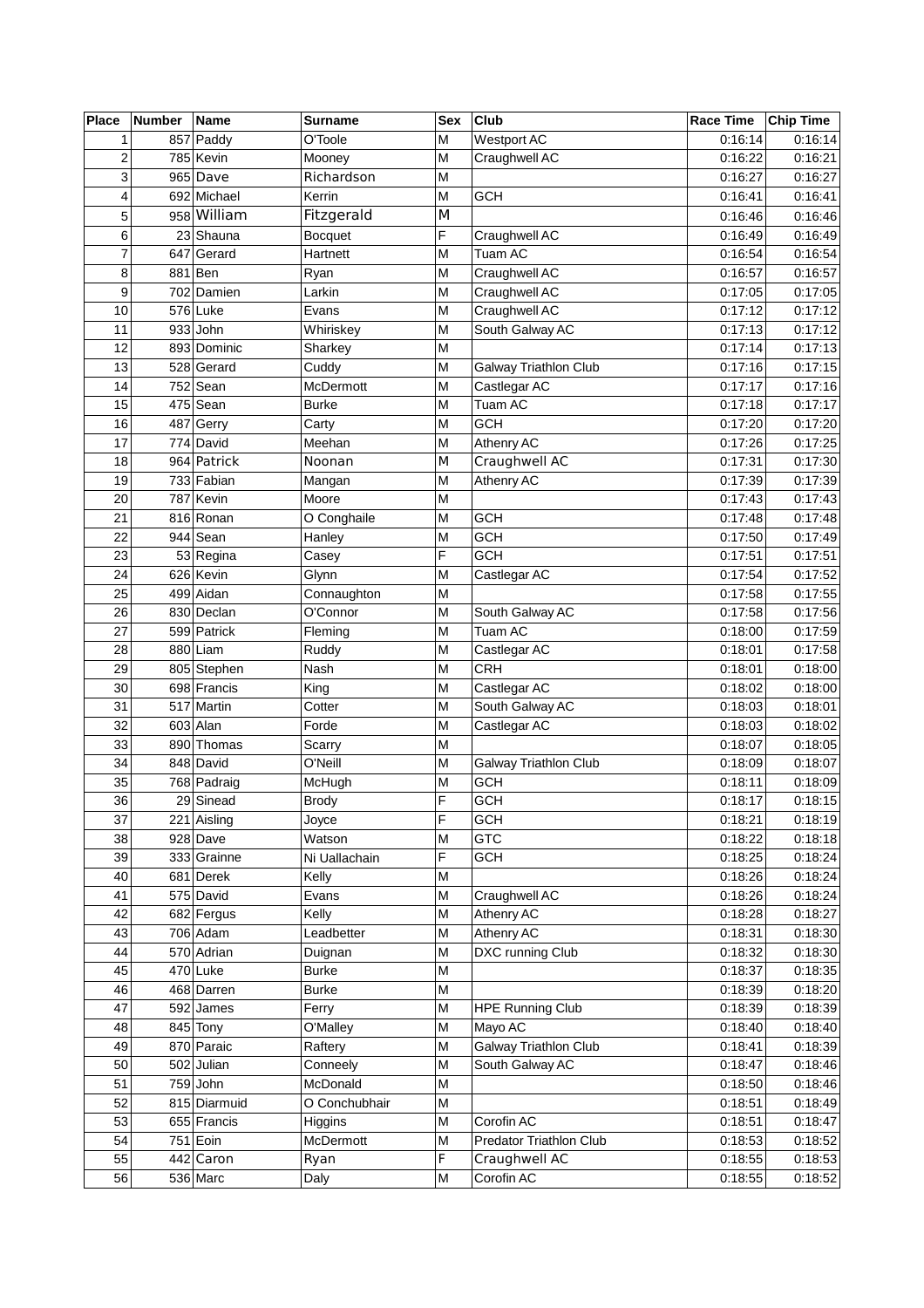| 57  |            | 540 Chris     | Deakin        | M | Athenry AC                   | 0:18:57 | 0:18:54 |
|-----|------------|---------------|---------------|---|------------------------------|---------|---------|
| 58  |            | 859 Barry     | Phelan        | M | Craughwell AC                | 0:19:02 | 0:18:59 |
| 59  |            | $948$ John    | Whelan        | M |                              | 0:19:06 | 0:18:54 |
| 60  |            | 644 Niall     | Hardiman      | M | Athenry AC                   | 0:19:08 | 0:19:05 |
| 61  |            | 879 Cathal    | Ruane         | M |                              | 0:19:12 | 0:19:09 |
| 62  |            | 642 Mark      | Hannon        | M | Athenry AC                   | 0:19:14 | 0:19:09 |
| 63  |            | 350 Aine      | O'Farrell     | F | Athenry AC                   | 0:19:15 | 0:19:13 |
| 64  | $1000$ Pol |               | Mag Lionain   | M | Loughrea AC                  | 0:19:15 | 0:19:13 |
| 65  |            | $530$ Liam    | Curran        | M | Castlegar AC                 | 0:19:18 | 0:19:16 |
| 66  |            | 490 Stephen   | Casserly      | M | Castlegar AC                 | 0:19:18 | 0:19:16 |
| 67  |            | 775 Fergal    | Melia         | M | Athenry AC                   | 0:19:21 | 0:19:21 |
| 68  |            | 795 Liam      | Mullins       | M |                              | 0:19:27 | 0:19:22 |
| 69  |            | 923 Kieran    | Walsh         | M | Athenry AC                   | 0:19:27 | 0:19:21 |
| 70  |            | 529 Jonathan  | Cunningham    | M |                              | 0:19:28 | 0:19:27 |
| 71  |            | 520 Damien    | Creavin       | M |                              | 0:19:29 | 0:19:28 |
| 72  |            | 649 Michael   | Healy         | M | <b>CRH</b>                   | 0:19:30 | 0:19:26 |
| 73  | 757 Pat    |               | McDonagh      | M | Athenry AC                   | 0:19:32 | 0:19:31 |
| 74  |            | 145 Sinead    | Foran         | F | Athenry AC                   | 0:19:33 | 0:19:32 |
| 75  |            | 574 Gary      | Elbert        | M |                              | 0:19:35 | 0:19:34 |
| 76  |            | 967 Martin    | Kearney       | M | <b>GCH</b>                   | 0:19:38 | 0:19:36 |
|     |            | 821 Aidan     |               |   |                              |         |         |
| 77  |            |               | O Mahoney     | M |                              | 0:19:39 | 0:19:30 |
| 78  |            | 762 Martin    | McGrath       | M | Athenry AC                   | 0:19:41 | 0:19:33 |
| 79  |            | 963 Finbarr   | McFaddenn     | M | Craughwell AC                | 0:19:41 | 0:19:37 |
| 80  |            | 486 Kevin     | Carr          | M | <b>CRH</b>                   | 0:19:44 | 0:19:38 |
| 81  |            | 686 Patrick   | Kelly         | M | Athenry AC                   | 0:19:45 | 0:19:45 |
| 82  |            | $639$ Enda    | Hallinan      | m | Craughwell AC                | 0:19:50 | 0:19:49 |
| 83  | 707 Jim    |               | Leahy         | M | Athenry AC                   | 0:19:51 | 0:19:43 |
| 84  |            | 572 David     | Dunne         | M | Athenry AC                   | 0:19:51 | 0:19:48 |
| 85  |            | 809 Brendan   | Nohilly       | M |                              | 0:19:52 | 0:19:45 |
| 86  |            | 514 Ronan     | Cosgrove      | M |                              | 0:19:53 | 0:19:46 |
| 87  |            | 354 Eimear    | O'Leary       | F |                              | 0:19:55 | 0:19:53 |
| 88  |            | $914$ Tom     | Tuohy         | M | Craughwell AC                | 0:19:55 | 0:19:53 |
| 89  |            | 618 Brendan   | Geraghty      | M |                              | 0:19:56 | 0:19:47 |
| 90  |            | $935$ Dara    | Williams      | M | South Galway AC              | 0:19:56 | 0:19:54 |
| 91  |            | 482 Neil      | Campbell      | M | <b>Tri Lakes</b>             | 0:19:59 | 0:19:55 |
| 92  |            | 489 Stephen   | Carty         | M | Craughwell AC                | 0:20:00 | 0:20:00 |
| 93  |            | 793 David     | Mulligan      | M |                              | 0:20:01 | 0:19:53 |
| 94  |            | 534 Tony      | Daley         | M | Athenry AC                   | 0:20:02 | 0:19:59 |
| 95  |            | 941 Jason     | Gilroy        | M | Thermo King Running Club     | 0:20:02 | 0:19:57 |
| 96  |            | 895 Paschal   | Silke         | M | Castlegar AC                 | 0:20:04 | 0:20:01 |
| 97  |            | 742 Derek     | Mc Walter     | M |                              | 0:20:04 | 0:19:59 |
| 98  |            | 945 Paul      | Walsh         | М |                              | 0:20:04 | 0:19:53 |
| 99  |            | 929 Bryan     | Weafer        | M | <b>GCH</b>                   | 0:20:05 | 0:20:02 |
| 100 |            | 653 Alphonsus | Heneghan      | M | Athenry AC                   | 0:20:06 | 0:20:02 |
| 101 |            | 790 Mark      | Moran         | M |                              | 0:20:06 | 0:20:03 |
| 102 |            | 847 Shane     | O'Meara       | M |                              | 0:20:08 | 0:20:03 |
| 103 |            | $716$ James   | Loughnane     | M |                              | 0:20:09 | 0:20:02 |
| 104 |            | 466 Rynal     | <b>Browne</b> | M | Castlegar AC                 | 0:20:13 | 0:20:11 |
| 105 |            | 931 Sean      | Whelan        | M | Tuam AC                      | 0:20:14 | 0:20:14 |
| 106 |            | 951 Tommy Joe | Whyte         | M |                              | 0:20:15 | 0:19:57 |
| 107 |            | $748$ Ronan   | McCarthy      | M | Athenry AC                   | 0:20:17 | 0:20:09 |
| 108 |            | 906 Jarlath   | Sweeney       | M | <b>CRH</b>                   | 0:20:17 | 0:20:11 |
| 109 |            | 813 Sean      | Noone         | M |                              | 0:20:18 | 0:20:12 |
| 110 |            | 738 Brian     | Mathews       | М | Craughwell AC                | 0:20:19 | 0:20:17 |
| 111 |            | 455 Michael   | <b>Begley</b> | M | Castlegar AC                 | 0:20:21 | 0:20:18 |
| 112 |            | 476 Stephen   | <b>Burns</b>  | M | <b>Galway Triathlon Club</b> | 0:20:22 | 0:20:14 |
| 113 |            | 469 Frank     | <b>Burke</b>  | М | Athenry AC                   | 0:20:24 | 0:20:19 |
|     |            |               |               |   |                              |         |         |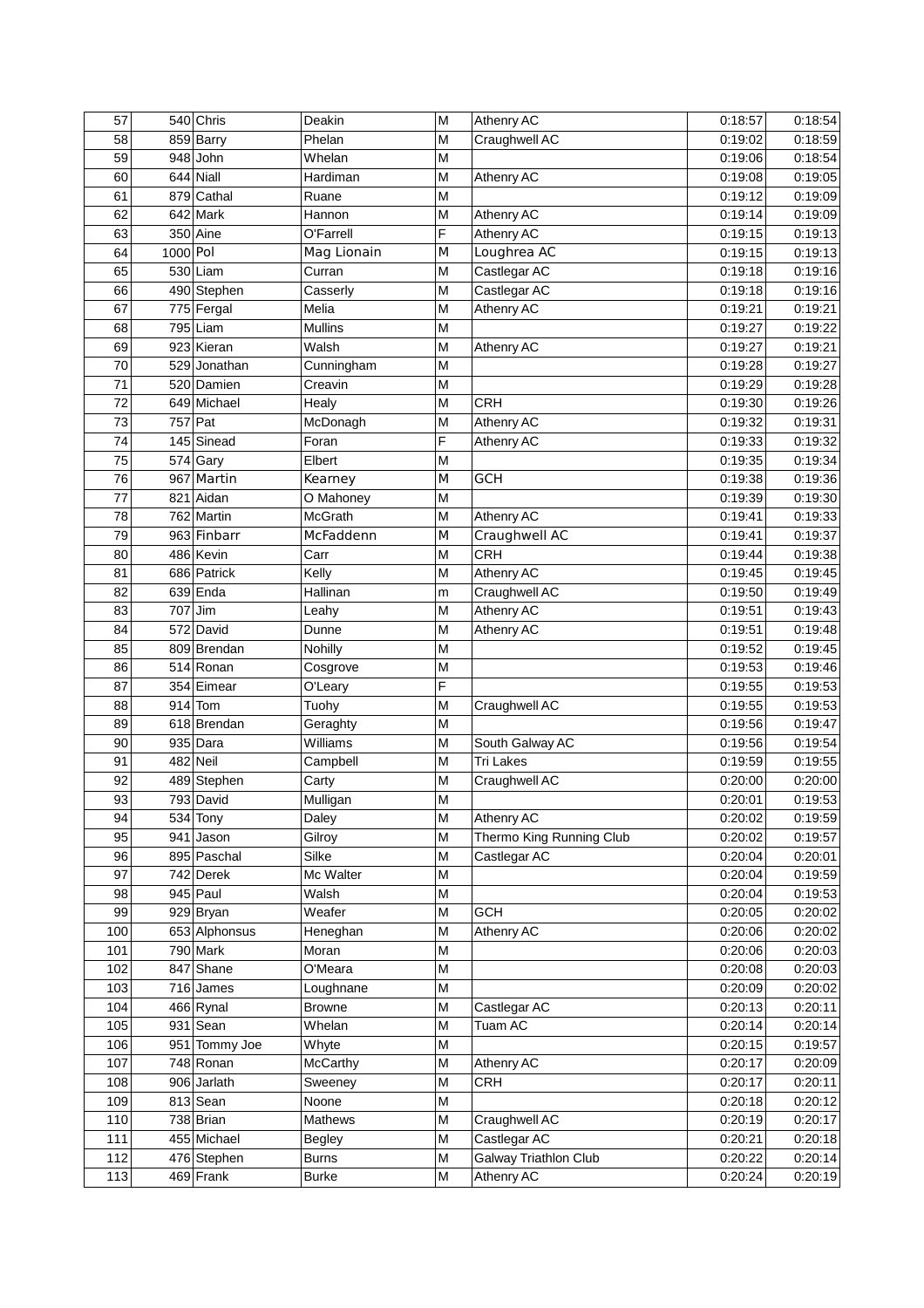| 114 |         | 817 Seamus            | O Conghaile      | M |                              | 0:20:25 | 0:20:22 |
|-----|---------|-----------------------|------------------|---|------------------------------|---------|---------|
| 115 |         | 581 Justin            | Fahy             | M | Athenry AC                   | 0:20:28 | 0:20:23 |
| 116 |         | 593 Adrian            | Fitzmaurice      | M |                              | 0:20:29 | 0:20:28 |
| 117 |         | $664$ Paul            | Hynes            | M | Tuam AC                      | 0:20:29 | 0:20:23 |
| 118 |         | 930 Paul              | Whelan           | M | Castlegar AC                 | 0:20:31 | 0:20:24 |
| 119 |         | 375 Clare             | Rowe             | F | <b>GCH</b>                   | 0:20:33 | 0:20:32 |
| 120 |         | 750 Cathal            | McCormack        | M |                              | 0:20:34 | 0:20:29 |
| 121 |         | 597 Tomas             | Flanagan         | M |                              | 0:20:36 | 0:20:30 |
| 122 |         | 440 Ailbhe            | Miskella         | F | Craughwell AC                | 0:20:37 | 0:20:35 |
| 123 |         | 474 Patrick           | <b>Burke</b>     | M |                              | 0:20:40 | 0:20:19 |
| 124 |         | $754$ Liam            | McDonagh         | M |                              | 0:20:42 | 0:20:34 |
| 125 |         | 950 Finbar            | Larkin           | M |                              | 0:20:45 | 0:20:39 |
| 126 |         | 471 Martin            | <b>Burke</b>     | M |                              | 0:20:47 | 0:20:37 |
| 127 |         | 550 John              | Dolan            | M | Athenry AC                   | 0:20:48 | 0:20:21 |
| 128 |         | 583 Murt              | Fallon           | M | Tuam AC                      | 0:20:49 | 0:20:44 |
| 129 |         | 806 Tony              | Nevin            | M |                              | 0:20:51 | 0:20:48 |
| 130 |         | 531 Nicky             | Curran           | M |                              | 0:20:52 | 0:20:48 |
| 131 |         | 596 Mark              | Flaherty         | M | <b>GCH</b>                   | 0:20:53 | 0:20:49 |
| 132 |         | 256 Michelle          |                  | F | <b>GCH</b>                   | 0:20:56 | 0:20:51 |
| 133 |         | 896 Richard           | Lynch<br>Simpson | M | <b>GCH</b>                   | 0:20:58 | 0:20:54 |
| 134 |         | 885 Declan            |                  |   |                              |         |         |
| 135 |         |                       | Ryan (BOI)       | M |                              | 0:21:02 | 0:20:51 |
|     |         | 811 Liam<br>389 Marie | Nolan            | M | South Galway AC              | 0:21:02 | 0:21:01 |
| 136 |         |                       | Sheil            | F | <b>GCH</b>                   | 0:21:02 | 0:20:58 |
| 137 |         | 722 Niall             | Lyons            | M | Athenry AC                   | 0:21:05 | 0:20:57 |
| 138 |         | 629 John              | Gray             | M |                              | 0:21:05 | 0:21:04 |
| 139 |         | 721 Cormac            | Lyons            | M | <b>GTC</b>                   | 0:21:07 | 0:20:57 |
| 140 |         | 796 Paul              | Mulrennan        | M |                              | 0:21:08 | 0:20:51 |
| 141 |         | 726 Declan            | Madden           | M |                              | 0:21:11 | 0:21:02 |
| 142 |         | 673 Michael           | Keane            | M |                              | 0:21:12 | 0:21:08 |
| 143 |         | 636 Adrian            | Grogan           | M |                              | 0:21:12 | 0:20:36 |
| 144 |         | 852 Brian             | O'Regan          | M |                              | 0:21:14 | 0:21:09 |
| 145 |         | 462 Tom               | <b>Breen</b>     | M | <b>GCH</b>                   | 0:21:15 | 0:21:12 |
| 146 | 684     | John                  | Kelly            | M |                              | 0:21:16 | 0:20:41 |
| 147 | 832 Ian |                       | O'Connor         | M | Athenry AC                   | 0:21:18 | 0:21:13 |
| 148 |         | 656 Michael           | Holian           | M |                              | 0:21:19 | 0:21:06 |
| 149 |         | 481 Mark              | Campbell         | M |                              | 0:21:20 | 0:21:17 |
| 150 |         | 561 Stephen           | Douglas          | M |                              | 0:21:24 | 0:21:20 |
| 151 |         | 509 Noel              | Conway           | M | Athenry AC                   | 0:21:24 | 0:21:03 |
| 152 | 866 JP  |                       | Quinn            | M | Castlegar AC                 | 0:21:24 | 0:21:15 |
| 153 |         | 924 Kieran            | Walsh (UK)       | M |                              | 0:21:25 | 0:21:16 |
| 154 |         | 788 Niall             | Moore            | M |                              | 0:21:26 | 0:21:21 |
| 155 |         | 138 Niamh             | Flavin           | F |                              | 0:21:29 | 0:21:25 |
| 156 |         | 614 Vinny             | Gallagher        | M |                              | 0:21:30 | 0:21:25 |
| 157 |         | 854 David             | O'Sullivan       | M | Athenry AC                   | 0:21:31 | 0:21:22 |
| 158 |         | $758$ Paul            | McDonagh         | M | Maree AC                     | 0:21:31 | 0:21:24 |
| 159 |         | 612 Derek             | Gallagher        | M | <b>GTC</b>                   | 0:21:32 | 0:21:30 |
| 160 |         | 799 Fiachra           | Murphy           | M | <b>CRH</b>                   | 0:21:32 | 0:21:25 |
| 161 |         | 522 Alan              | Cronin           | M |                              | 0:21:35 | 0:21:24 |
| 162 |         | 573 Gerard            | Dwyer            | M | Craughwell AC                | 0:21:36 | 0:21:34 |
| 163 |         | 563 Aidan             | Doyle            | M | Tuam AC                      | 0:21:36 | 0:21:29 |
| 164 |         | $652$ cathal          | Heidhin          | M |                              | 0:21:37 | 0:21:31 |
| 165 |         | 314 Caroline          | Moore            | F | Athenry AC                   | 0:21:39 | 0:21:28 |
| 166 |         | 158 Louise            | Geoghegan        | F | <b>Galway Triathlon Club</b> | 0:21:43 | 0:21:39 |
| 167 |         | 559 Michael           | Doona            | M |                              | 0:21:45 | 0:21:39 |
| 168 |         | 807 Colm              | Niland           | M | Craughwell AC                | 0:21:46 | 0:21:40 |
| 169 |         | 760 Gerard            | McGarry          | M |                              | 0:21:47 | 0:21:40 |
| 170 |         | 82 Yvonne             | Crotty           | F |                              | 0:21:49 | 0:21:43 |
|     |         |                       |                  |   |                              |         |         |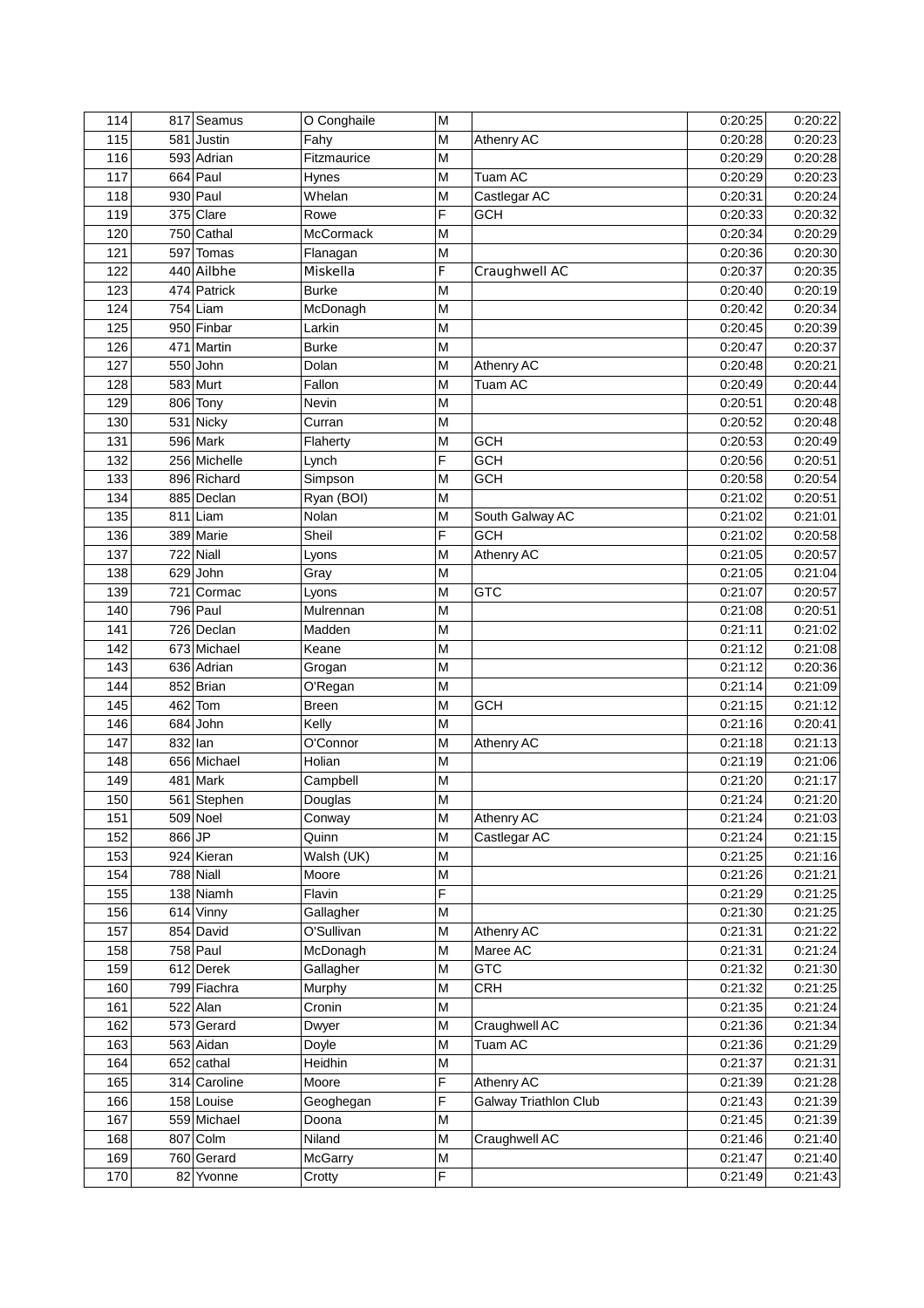| 171 |           | $611$ Brian   | Gallagher      | M              | Corofin AC                     | 0:21:49 | 0:21:40 |
|-----|-----------|---------------|----------------|----------------|--------------------------------|---------|---------|
| 172 | 909 PJ    |               | <b>Tarpey</b>  | M              | Athenry AC                     | 0:21:51 | 0:21:49 |
| 173 |           | 962 Cormac    | Morgan         | M              | Craughwell AC                  | 0:21:52 | 0:21:35 |
| 174 | $731$ Jim |               | Maher          | M              | <b>DXC Running Club</b>        | 0:21:53 | 0:21:51 |
| 175 |           | 651 Paul      | Hegarty        | M              | Athenry AC                     | 0:21:55 | 0:21:45 |
| 176 |           | 414 Jacinta   | Walsh          | F              | Athenry AC                     | 0:21:55 | 0:21:51 |
| 177 |           | 67 Abigail    | Colleran       | F              | <b>GCH</b>                     | 0:21:56 | 0:21:46 |
| 178 |           | 840 Kenneth   | O'Hara         | M              | Athenry AC                     | 0:21:56 | 0:21:50 |
| 179 |           | $755$ Mark    | McDonagh       | M              | <b>GCH</b>                     | 0:22:00 | 0:21:56 |
| 180 |           | 546 Sean      | Dinneen        | M              | <b>GCH</b>                     | 0:22:02 | 0:21:53 |
| 181 |           | 767 Darren    | McHale         | M              | Castlegar AC                   | 0:22:04 | 0:21:55 |
| 182 |           | 34 Ali        | <b>Burke</b>   | $\overline{F}$ | Ballinasloe & District AC      | 0:22:04 | 0:21:54 |
| 183 |           | 966 Tom       | Griffin        | M              |                                | 0:22:04 | 0:21:55 |
| 184 |           | 884 Tomas     | Ryan           | M              |                                | 0:22:08 | 0:21:32 |
| 185 |           | 478 Frank     | <b>Byrnes</b>  | M              | Craughwell AC                  | 0:22:10 | 0:22:06 |
| 186 |           | 771 Ronan     | <b>McNulty</b> | M              | Castlegar AC                   | 0:22:10 | 0:21:31 |
| 187 |           | 504 James     | Connolly       | M              | St James AC                    | 0:22:10 | 0:22:06 |
| 188 |           | 139 Elaine    | Fleming        | F              |                                | 0:22:14 | 0:22:06 |
| 189 |           | 907 Andrew    | Talbot         | M              |                                | 0:22:18 | 0:22:16 |
| 190 |           | 533 Thomas D  | Cushen         | M              | <b>GCH</b>                     | 0:22:18 | 0:22:05 |
|     |           |               |                |                |                                |         |         |
| 191 |           | 602 Tim       | Folan          | M              | <b>GCH</b>                     | 0:22:18 | 0:22:11 |
| 192 |           | 886 Declan    | Ryan (GMAIL)   | M              |                                | 0:22:20 | 0:22:09 |
| 193 |           | $66$ Jean     | Coleman        | F              | Tuam AC                        | 0:22:20 | 0:22:13 |
| 194 |           | 727 Jonathan  | Madden         | M              | <b>GTC</b>                     | 0:22:22 | 0:21:50 |
| 195 |           | 888 Austin    | Sammon         | M              | Castlegar AC                   | 0:22:22 | 0:21:51 |
| 196 |           | $910$ Tony    | Tierney        | M              | Athenry AC                     | 0:22:23 | 0:21:50 |
| 197 |           | 54 Siobhan    | Casserly       | F              | Castlegar AC                   | 0:22:23 | 0:22:11 |
| 198 |           | 525 Thomas    | Crowe          | M              |                                | 0:22:27 | 0:22:12 |
| 199 |           | 862 Frank     | Power          | M              | South Galway AC                | 0:22:27 | 0:22:21 |
| 200 |           | 526 Patrick   | Crowley        | M              |                                | 0:22:28 | 0:22:19 |
| 201 |           | $594$ John    | Fitzmaurice    | M              |                                | 0:22:28 | 0:22:15 |
| 202 |           | 704 Fergal    | Lavery         | M              |                                | 0:22:29 | 0:22:21 |
| 203 |           | $737$ Tom     | Mannion        | M              | Tuam AC                        | 0:22:33 | 0:22:32 |
| 204 |           | 776 Mark      | Mitchell       | M              | Athenry AC                     | 0:22:34 | 0:22:27 |
| 205 |           | 116 Maura     | Dunne          | F              |                                | 0:22:35 | 0:22:29 |
| 206 |           | 511 Nicolas   | Cormerois      | M              | Thermo King Running Club       | 0:22:35 | 0:22:08 |
| 207 |           | 362 Margaret  | Page           | F              |                                | 0:22:36 | 0:22:29 |
| 208 |           | 932 Paul      | Whent          | M              | <b>GCH</b>                     | 0:22:36 | 0:22:21 |
| 209 |           | 143 Mollie    | Foley          | F              | <b>Predator Triathlon Club</b> | 0:22:37 | 0:22:22 |
| 210 |           | 32 Emily      | <b>Bruton</b>  | F              | <b>GCH</b>                     | 0:22:38 | 0:22:29 |
| 211 |           | 441 Catherine | Noonan         | F              | Craughwell AC                  | 0:22:41 | 0:22:38 |
| 212 |           | 227 Eimear    | Keary          | F              |                                | 0:22:41 | 0:22:22 |
| 213 |           | 548 Gary      | Doherty        | M              |                                | 0:22:42 | 0:22:27 |
| 214 |           | 725 Aidan     | Madden         | M              | Athenry AC                     | 0:22:42 | 0:22:28 |
| 215 |           | 720 James     | Lundon         | M              | Athenry AC                     | 0:22:42 | 0:22:38 |
| 216 |           | 882 Brendan   | Ryan           | M              |                                | 0:22:44 | 0:22:32 |
| 217 |           | 683 Jason     | Kelly          | M              | <b>GCH</b>                     | 0:22:46 | 0:22:39 |
| 218 |           | 214 Bridget   | Jacobsen       | F              | <b>GCH</b>                     | 0:22:47 | 0:22:38 |
| 219 |           | 696 Basil     | King           | M              | Athenry AC                     | 0:22:47 | 0:22:29 |
| 220 |           | 633 Russell   | Greaney        | M              |                                | 0:22:51 | 0:22:37 |
| 221 |           | 855 Eoin      | O'Sullivan     | M              | Athenry AC                     | 0:22:52 | 0:22:43 |
| 222 |           | 566 Gordon    | Duane          | M              |                                | 0:22:54 | 0:22:48 |
| 223 |           | 658 Keith     | Holland        | M              | Mayo AC                        | 0:22:58 | 0:22:54 |
| 224 |           | $863$ Liam    | Power          | M              | <b>Tri Lakes</b>               | 0:22:58 | 0:22:37 |
| 225 |           | 798 Enda      | Munnelly       | M              | Athenry AC                     | 0:23:00 | 0:22:56 |
| 226 |           | 554 Noel      | Donnellan      | M              |                                | 0:23:04 | 0:22:52 |
| 227 |           | 763 Niall     | McGuinness     | M              | South Galway AC                | 0:23:05 | 0:22:40 |
|     |           |               |                |                |                                |         |         |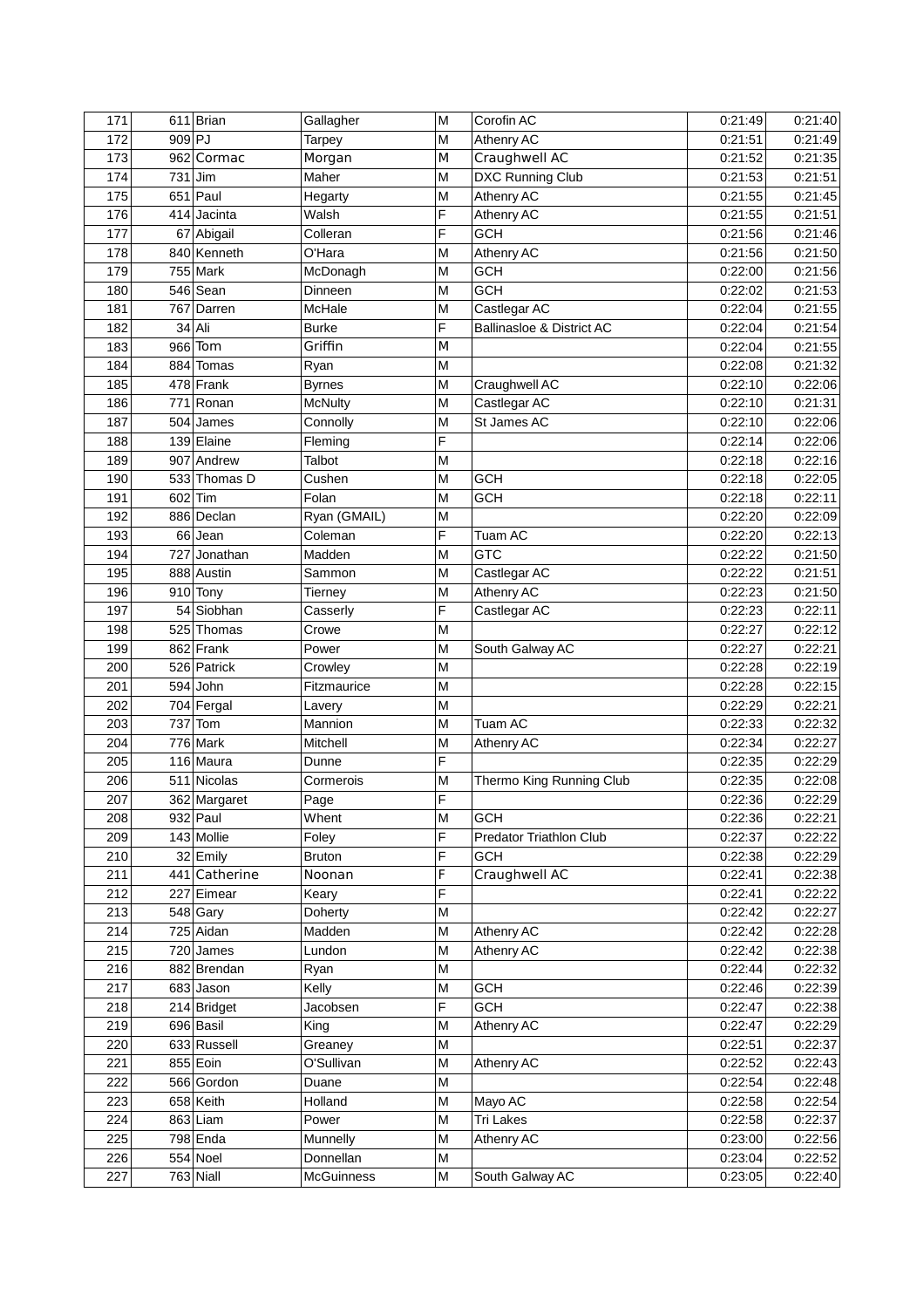| 228 |           | 295 Thelma            | McMahon            | F      | Loughrea AC                       | 0:23:06 | 0:22:50 |
|-----|-----------|-----------------------|--------------------|--------|-----------------------------------|---------|---------|
| 229 |           | 869 Pete              | Rabbitte           | M      | Tuam AC                           | 0:23:06 | 0:22:40 |
| 230 |           | 288 Linda             | <b>McGuinness</b>  | F      |                                   | 0:23:08 | 0:22:44 |
| 231 |           | 484 Eunan             | Canavan            | M      |                                   | 0:23:08 | 0:22:38 |
| 232 |           | 861 Thomas            | Porter             | M      | Craughwell AC                     | 0:23:09 | 0:23:05 |
| 233 |           | 118 Sinead            | Egan               | F      |                                   | 0:23:10 | 0:22:48 |
| 234 |           | 803 Wojciech          | Musial             | M      | Marathon Club Ireland             | 0:23:10 | 0:22:56 |
| 235 |           | $\overline{74}3$ Colm | McAllen            | M      | Craughwell AC                     | 0:23:12 | 0:23:09 |
| 236 |           | 261 Laura             | Mahony             | F      | Ballyroan Abbeyleix and Districts | 0:23:12 | 0:23:04 |
| 237 |           | 620 Seamus            | Geraghty           | M      | GCH                               | 0:23:12 | 0:23:02 |
| 238 |           | 623 Frank             | Gilmore            | M      | Castlegar AC                      | 0:23:12 | 0:23:01 |
| 239 |           | 739 Cathal            | Mc Hugh            | M      |                                   | 0:23:12 | 0:22:43 |
| 240 |           | 841 Martin            | O'Hara             | M      | Athenry AC                        | 0:23:15 | 0:23:02 |
| 241 |           | 876 Kerrill           | Rohan              | M      |                                   | 0:23:15 | 0:23:03 |
| 242 |           | 956 Martin            | Lennon             | M      | East Galway AC                    | 0:23:17 | 0:23:06 |
| 243 |           | 665 Simon             | Iwasaki            | M      | <b>HPE Running Club</b>           | 0:23:18 | 0:22:47 |
| 244 |           | 898 Eoin              | Smullen            | M      | St James AC                       | 0:23:19 | 0:23:03 |
| 245 |           | 479 David             | Callanan           | M      | Craughwell AC                     | 0:23:21 | 0:23:11 |
| 246 |           | 646 Stuart            | <b>Harries</b>     | M      | Thermo King Running Club          | 0:23:22 | 0:23:02 |
| 247 |           | 251 Chloe             | Lemahieu           | F      | Thermo King Running Club          | 0:23:24 | 0:22:56 |
| 248 |           | 459 Mark              | <b>Bradish</b>     | M      |                                   | 0:23:25 | 0:22:47 |
| 249 |           | 365 Laura             | Porter             | F      | Craughwell AC                     | 0:23:25 | 0:23:11 |
| 250 | $621$ Tim |                       |                    | M      | Tuam AC                           |         | 0:22:51 |
| 251 |           | 917 Peter             | Geraghty<br>Walkin | M      | Tuam AC                           | 0:23:25 | 0:23:09 |
|     |           |                       |                    |        |                                   | 0:23:27 |         |
| 252 |           | 680 David             | Kelly              | M<br>F | South Galway AC                   | 0:23:30 | 0:23:06 |
| 253 |           | 35 Anne               | <b>Burke</b>       |        | Ballinasloe & District AC         | 0:23:30 | 0:23:14 |
| 254 |           | 164 Aideen            | Gillespie          | F      | Craughwell AC                     | 0:23:31 | 0:23:27 |
| 255 |           | 493 Dave              | Clarke             | M      | Corofin AC                        | 0:23:32 | 0:23:13 |
| 256 |           | 953 Fergal            | Duffy              | M      |                                   | 0:23:34 | 0:22:57 |
| 257 |           | 57 Claire             | Cellarius          | F      | Corofin AC                        | 0:23:34 | 0:23:24 |
| 258 |           | 378 Laura             | Ruddy              | F      | Castlegar AC                      | 0:23:34 | 0:23:26 |
| 259 |           | 205 Amanda            | Horan              | F      | South Galway AC                   | 0:23:34 | 0:23:12 |
| 260 |           | 689 John              | Kennedy            | M      |                                   | 0:23:36 | 0:23:17 |
| 261 | 838 Pat   |                       | O'Donnell          | M      |                                   | 0:23:36 | 0:23:31 |
| 262 |           | 783 Patrick           | Monahan            | M      | <b>Galway Triathlon Club</b>      | 0:23:39 | 0:23:23 |
| 263 |           | 518 Padhraig          | Coyne              | M      | Athenry AC                        | 0:23:40 | 0:23:29 |
| 264 |           | 927 Mirko             | Warnke             | M      | <b>GCH</b>                        | 0:23:42 | 0:23:27 |
| 265 |           | 137 Joanne            | Flanagan           | F      |                                   | 0:23:44 | 0:23:32 |
| 266 |           | $659$ Tom             | Hopkins            | M      | Tuam AC                           | 0:23:44 | 0:23:43 |
| 267 |           | 163 Collette          | Gill               | F      | Loughrea AC                       | 0:23:45 | 0:23:41 |
| 268 |           | 691 Martin            | Kenny              | M      | Tuam AC                           | 0:23:48 | 0:23:14 |
| 269 |           | 272 Joanne            | Mc Gillicuddy      | F      | Athenry AC                        | 0:23:49 | 0:23:36 |
| 270 |           | 324 Gerardine         | <b>Nally</b>       | F      | Castlegar AC                      | 0:23:50 | 0:23:24 |
| 271 |           | 580 Gordon            | Fahy               | M      |                                   | 0:23:51 | 0:23:10 |
| 272 |           | 608 Sean              | Freeney            | M      | Athenry AC                        | 0:23:51 | 0:23:10 |
| 273 |           | 464 Daniel            | <b>Broderick</b>   | M      | Athenry AC                        | 0:23:54 | 0:23:38 |
| 274 |           | 678 Stephem           | Keary              | M      |                                   | 0:23:55 | 0:23:46 |
| 275 |           | $519$ John            | Creane             | M      | Thermo King Running Club          | 0:23:56 | 0:23:12 |
| 276 |           | 260 Samantha          | Mahon              | F      |                                   | 0:23:58 | 0:23:46 |
| 277 |           | 730 Philip            | Magnier            | M      | Athenry AC                        | 0:23:58 | 0:23:46 |
| 278 |           | 940 Mark              | Folan              | M      | Thermo King Running Club          | 0:24:00 | 0:23:18 |
| 279 |           | $296$ Leah            | McManus            | F      | East Galway AC                    | 0:24:00 | 0:23:49 |
| 280 |           | 423 Teresa            | Callanan           | F      |                                   | 0:24:01 | 0:23:47 |
| 281 | 480 Pat   |                       | Callanan           | M      | Athenry AC                        | 0:24:05 | 0:23:57 |
| 282 |           | 344 Bernadette        | O'Connor           | F      |                                   | 0:24:06 | 0:24:02 |
| 283 |           | 327 Ciara             | NÃ Choirbin        | F      | Castlegar AC                      | 0:24:06 | 0:23:53 |
| 284 |           | $551$ Paul            | Dolan              | M      | Athenry AC                        | 0:24:07 | 0:23:59 |
|     |           |                       |                    |        |                                   |         |         |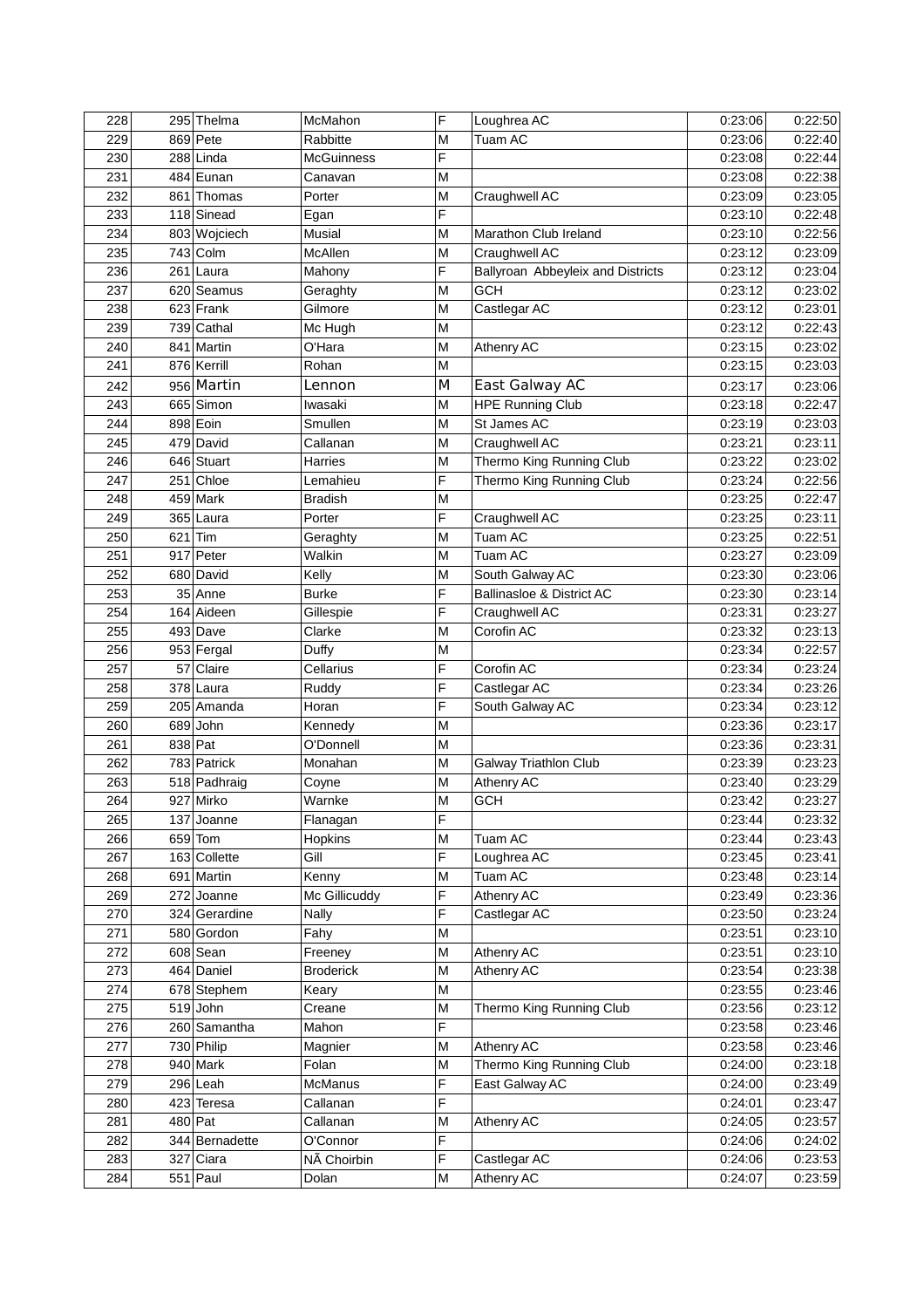| 285 |            | 679 Fran                  | Keating   | M      | Corrib AC                 | 0:24:08 | 0:23:41 |
|-----|------------|---------------------------|-----------|--------|---------------------------|---------|---------|
| 286 |            | 300 Maura                 | Meeneghan | F      | Tuam AC                   | 0:24:10 | 0:24:01 |
| 287 |            | $921$ Liam                | Walsh     | M      | <b>GTC</b>                | 0:24:11 | 0:23:41 |
| 288 |            | $905$ Ross                | Sullivan  | M      |                           | 0:24:12 | 0:23:39 |
| 289 |            | 374 Sheila                | Reilly    | F      | Loughrea AC               | 0:24:12 | 0:23:23 |
| 290 | 498 MJ     |                           | Conlon    | M      | Athenry AC                | 0:24:13 | 0:23:43 |
| 291 |            | 510 Thomas                | Corcoran  | M      |                           | 0:24:14 | 0:23:39 |
| 292 |            | 826 Gavan                 | O'Brien   | M      |                           | 0:24:16 | 0:23:31 |
| 293 |            | 94 Rena                   | Deely     | F      | Craughwell AC             | 0:24:16 | 0:23:56 |
| 294 |            | 897 Patrick               | Small     | M      | Thermo King Running Club  | 0:24:17 | 0:23:43 |
| 295 |            | 52 Stefanie               | Carr      | F      |                           | 0:24:19 | 0:23:54 |
| 296 |            | 579 Gerry                 | Fahy      | M      | <b>CRH</b>                | 0:24:19 | 0:23:40 |
| 297 |            | 512 Declan                | Cormican  | M      |                           | 0:24:19 | 0:23:34 |
| 298 |            | 433 Mary                  | Noone     | F      | Caltra & District AC      | 0:24:20 | 0:24:02 |
| 299 |            | 634 Tommy                 | Greaney   | M      | Corofin AC                | 0:24:20 | 0:24:04 |
| 300 |            | 667 Neil                  | Johnson   | M      | <b>GCH</b>                | 0:24:22 | 0:24:00 |
| 301 |            | 497 Kieran                | Conboy    | M      | Castlegar AC              | 0:24:23 | 0:23:57 |
| 302 |            | 398 Yvonne                | Smyth     | F      |                           | 0:24:24 | 0:23:54 |
| 303 |            | 81 Charlotte              | Cronin    | F      | Athenry AC                | 0:24:25 | 0:24:02 |
| 304 |            | 233 Sinead                | Keogh     | F      | Castlegar AC              | 0:24:25 | 0:24:01 |
| 305 |            | 609 Tony                  |           | M      |                           | 0:24:26 | 0:24:16 |
|     |            |                           | Furey     |        |                           |         |         |
| 306 |            | 675 Shane<br>405 Michelle | Keane     | M<br>F | East Galway AC            | 0:24:27 | 0:24:16 |
| 307 |            |                           | Tuohy     |        | Athenry AC                | 0:24:27 | 0:23:55 |
| 308 | 715 Pat    |                           | Long      | M      | East Galway AC            | 0:24:28 | 0:24:01 |
| 309 |            | 253 Clodagh               | Lennon    | F      |                           | 0:24:29 | 0:24:13 |
| 310 |            | 367 Ciara                 | Power     | F      |                           | 0:24:29 | 0:24:08 |
| 311 |            | 800 John                  | Murphy    | M      |                           | 0:24:30 | 0:23:58 |
| 312 | 555 Tim    |                           | Donnellan | M      | <b>GCH</b>                | 0:24:30 | 0:24:07 |
| 313 |            | 301 Cathy                 | Melia     | F      | Athenry AC                | 0:24:31 | 0:24:16 |
| 314 |            | 87 Laura                  | Darby     | F      | <b>GCH</b>                | 0:24:31 | 0:24:23 |
| 315 |            | 632 Paul                  | Greaney   | M      |                           | 0:24:31 | 0:23:50 |
| 316 |            | 802 Ross                  | Murphy    | M      |                           | 0:24:33 | 0:24:07 |
| 317 |            | 613 Michael               | Gallagher | M      | South Galway AC           | 0:24:33 | 0:23:46 |
| 318 |            | 80 Cathriona              | Cronin    | F      | Athenry AC                | 0:24:34 | 0:24:14 |
| 319 |            | 304 Bernie                | Molloy    | F      | Athenry AC                | 0:24:34 | 0:24:14 |
| 320 |            | 45 Antoinette             | Canavan   | F      |                           | 0:24:34 | 0:24:16 |
| 321 |            | $111$ fiona               | Doughan   | F      | Athenry AC                | 0:24:36 | 0:24:24 |
| 322 |            | 92 Aisling                | Deeley    | F      | Loughrea AC               | 0:24:37 | 0:23:49 |
| 323 |            | 151 Caroline              | Freeney   | F      | Athenry AC                | 0:24:38 | 0:24:07 |
| 324 |            | 126 Maeve                 | Farragher | F      |                           | 0:24:41 | 0:24:31 |
| 325 |            | 584 Tom                   | Fallon    | M      | <b>CRH</b>                | 0:24:42 | 0:23:59 |
| 326 |            | 513 Nick                  | Cosgrave  | M      |                           | 0:24:43 | 0:24:20 |
| 327 |            | 732 Declan                | Mahon     | M      | Predator Triathlon Club   | 0:24:44 | 0:24:22 |
| 328 |            | 142 Dolores               | Foley     | F      | Galway Meet & Train       | 0:24:44 | 0:24:32 |
| 329 |            | 695 Tony                  | Killarney | M      | Athenry AC                | 0:24:46 | 0:24:09 |
| 330 |            | $410$ Joan                | Walkin    | F      | Tuam AC                   | 0:24:47 | 0:24:30 |
| 331 |            | 492 Aaron                 | Clarke    | M      |                           | 0:24:47 | 0:24:33 |
| 332 | $167$ rita |                           | gilmore   | F      | Athenry AC                | 0:24:50 | 0:24:40 |
| 333 |            | 804 Frankie               | Nally     | M      |                           | 0:24:51 | 0:24:41 |
| 334 |            | 657 Declan                | Holland   | M      |                           | 0:24:52 | 0:24:33 |
| 335 |            | $589$ John                | Fawl      | M      | Ballinasloe & District AC | 0:24:52 | 0:24:14 |
| 336 |            | 587 Noel                  | Farrell   | M      | Loughrea AC               | 0:24:54 | 0:24:38 |
| 337 |            | 75 Veronica               | Connolly  | F      | St James AC               | 0:24:54 | 0:24:33 |
| 338 |            | 860 Shaun                 | Porter    | M      |                           | 0:24:55 | 0:24:23 |
| 339 |            | 872 Anthony               | Redmond   | M      |                           | 0:24:56 | 0:24:24 |
| 340 |            | $625$ Gary                | Glynn     | M      |                           | 0:24:57 | 0:24:29 |
| 341 |            | 779 Brian                 | Moloney   | M      | South Galway AC           | 0:24:58 | 0:24:40 |
|     |            |                           |           |        |                           |         |         |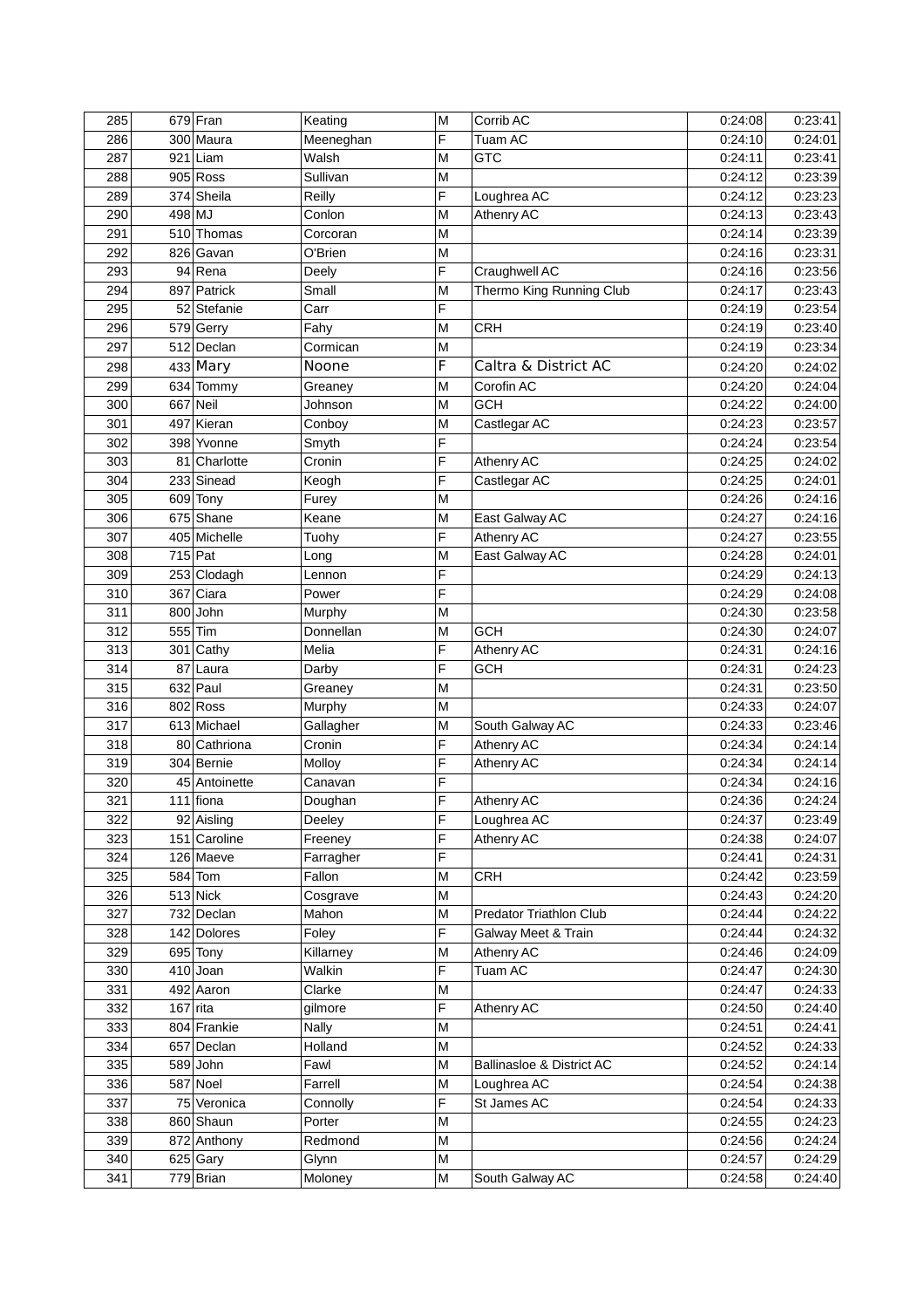| 342 |           | 501 Marc      | Connaughton    | M              |                          | 0:25:00 | 0:24:33 |
|-----|-----------|---------------|----------------|----------------|--------------------------|---------|---------|
| 343 | $708$ Joe |               | Leahy          | M              |                          | 0:25:02 | 0:24:28 |
| 344 |           | 942 Tommy     | Molloy         | M              | Thermo King Running Club | 0:25:04 | 0:24:23 |
| 345 |           | 943 Mark      | O'Toole        | M              | Thermo King Running Club | 0:25:04 | 0:24:35 |
| 346 |           | 246 Donna     | Lane           | F              | Athenry AC               | 0:25:05 | 0:24:33 |
| 347 |           | 173 Audrey    | Greaney        | F              | Tuam AC                  | 0:25:06 | 0:24:27 |
| 348 |           | 918 Michael   | Walls          | M              | <b>GCH</b>               | 0:25:06 | 0:24:53 |
| 349 |           | 458 Kevin     | <b>Bonner</b>  | M              | <b>GCH</b>               | 0:25:07 | 0:24:28 |
| 350 |           | 106 Gabrielle | Donnellan      | F              | Tuam AC                  | 0:25:08 | 0:24:46 |
| 351 | $663$ Joe |               | Hyland         | M              |                          | 0:25:09 | 0:24:39 |
| 352 |           | 628 Killian   | Gottsche       | M              |                          | 0:25:09 | 0:24:52 |
| 353 |           | 209 Jackie    | Hurley         | F              | Athenry AC               | 0:25:10 | 0:24:39 |
| 354 |           | 168 Fionnuala | Ginty          | F              |                          | 0:25:10 | 0:24:48 |
| 355 |           | 645 Colum     | Harlowe        | M              |                          | 0:25:11 | 0:24:22 |
| 356 |           | 496 Dermot    | Comerford      | M              |                          | 0:25:12 | 0:24:58 |
| 357 | 938 Pa    |               | Canavan        | M              | Thermo King Running Club | 0:25:12 | 0:24:30 |
| 358 |           | 590 Jamie     | Feely          | M              |                          | 0:25:12 | 0:24:38 |
| 359 |           | 545 Aiden     | Devitt         | M              |                          | 0:25:12 | 0:24:56 |
| 360 |           | 913 Gerry     | Treacy         | M              | Craughwell AC            | 0:25:13 | 0:24:42 |
| 361 |           | 78 Orlaith    | Cormican       | F              |                          | 0:25:14 | 0:24:41 |
| 362 | 569       | Sean          | Duggan         | M              |                          | 0:25:15 | 0:24:51 |
| 363 |           | $537$ Jaco    | <b>Daniels</b> | M              |                          | 0:25:15 | 0:24:09 |
| 364 |           | 690 Kevin     | Kenny          | M              |                          | 0:25:16 | 0:25:00 |
| 365 |           | 837 Michael   | O'Dea          | M              |                          | 0:25:16 | 0:25:01 |
| 366 |           | 267 Claudia   | Matsumoto      | F              | Castlegar AC             | 0:25:17 | 0:25:03 |
| 367 |           | 889 Michael   | Scarry         | M              |                          | 0:25:18 | 0:24:31 |
| 368 |           | 331 Sharon    | Ni Loideain    | F              |                          | 0:25:19 | 0:24:29 |
| 369 |           | 383 Mary      | Ryan           | F              |                          | 0:25:20 | 0:24:51 |
| 370 |           | 818 Michael   | O Domhaill     | M              |                          | 0:25:20 | 0:25:11 |
| 371 |           | 89 Caitriona  | Davin          | F              | <b>CRH</b>               | 0:25:22 | 0:25:02 |
| 372 |           | 712 Shane     | Lennon         | M              |                          | 0:25:24 | 0:24:31 |
| 373 |           | 638 Oisin     | Guiry          | M              |                          | 0:25:25 | 0:24:48 |
| 374 |           | 161 Sharon    | Gibsey         | F              |                          | 0:25:26 | 0:24:59 |
| 375 |           | 746 Noel      | McCarthy       | M              |                          | 0:25:27 | 0:25:14 |
| 376 |           | 231 Sheila    | Kelly          | F              | Athenry AC               | 0:25:28 | 0:25:01 |
| 377 |           | 824 Shane     | O'Brien        | M              | <b>CRH</b>               | 0:25:32 | 0:25:10 |
| 378 |           | 338 Blaithin  | O'Brien        | F              | <b>CRH</b>               | 0:25:38 | 0:25:16 |
| 379 |           | 213 Maeve     | Hynes          | F              |                          | 0:25:39 | 0:24:58 |
| 380 |           | $212$ Emma    | Hynes          | F              |                          | 0:25:40 | 0:24:58 |
| 381 |           | 319 Aoife     | Mullane        | F              | Craughwell AC            | 0:25:41 | 0:24:45 |
| 382 |           | 278 Orla      | McDermott      | F              | Predator Triathlon Club  | 0:25:41 | 0:25:29 |
| 383 |           | 49 Marita     | Carolan        | F              | Craughwell AC            | 0:25:42 | 0:25:37 |
| 384 |           | 181 Laoise    | Hand           | F              | Castlegar AC             | 0:25:42 | 0:25:31 |
| 385 |           | 351 Birte     | Offick         | F              |                          | 0:25:42 | 0:25:36 |
| 386 |           | 280 Catherine | McEnery        | F              |                          | 0:25:44 | 0:25:23 |
| 387 |           | 677 Robert    | Keary          | M              | Loughrea AC              | 0:25:45 | 0:25:29 |
| 388 |           | 836 Kevin     | O'Dea          | M              | <b>CRH</b>               | 0:25:47 | 0:25:46 |
| 389 |           | 637 Kieran    | Guiry          | M              | Athenry AC               | 0:25:47 | 0:25:10 |
| 390 |           | 85 Monica     | Daly           | F              |                          | 0:25:48 | 0:25:15 |
| 391 |           | 822 Colm      | O Maille       | M              | <b>GCH</b>               | 0:25:49 | 0:25:19 |
| 392 |           | 347 Dympna    | O'Dea          | $\overline{F}$ |                          | 0:25:50 | 0:25:14 |
| 393 |           | $926$ Ray     | Ward           | M              |                          | 0:25:51 | 0:25:30 |
| 394 |           | 244 Cathy     | Kyne           | F              |                          | 0:25:52 | 0:25:18 |
| 395 |           | 178 Donna     | Hallinan       | F              |                          | 0:25:52 | 0:25:41 |
| 396 |           | 408 Maggie    | Vahey          | $\overline{F}$ | Athenry AC               | 0:25:53 | 0:25:06 |
| 397 |           | 662 Gerry     | Hurley         | M              |                          | 0:25:53 | 0:25:18 |
| 398 |           | $429$ Rita    | Loughrey       | F              | Caltra & District AC     | 0:25:55 | 0:25:35 |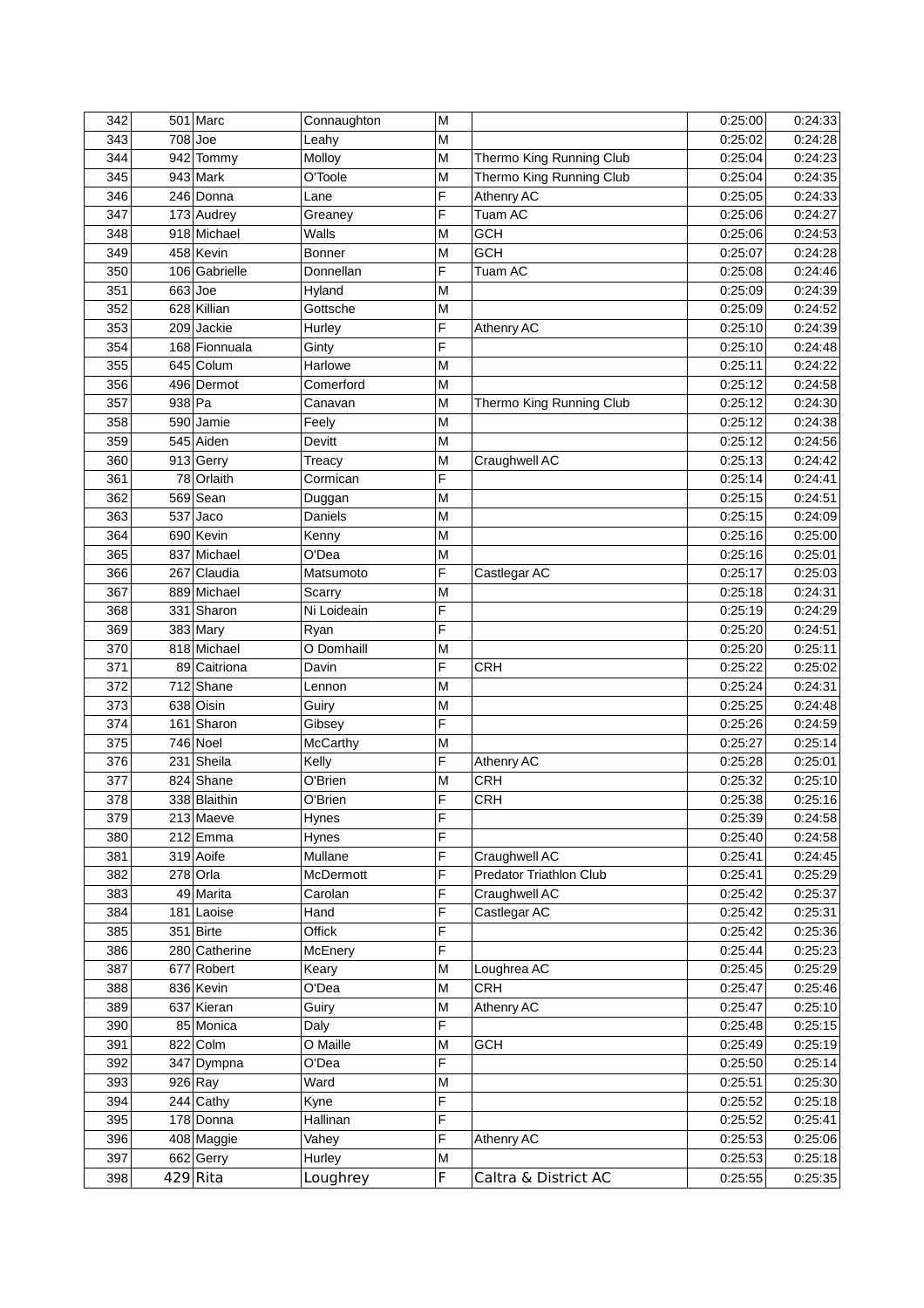| 399 |        | 422 Fiona     | Murray         | F |                              | 0:25:55 | 0:24:58 |
|-----|--------|---------------|----------------|---|------------------------------|---------|---------|
| 400 | 461 TJ |               | <b>Breen</b>   | M |                              | 0:25:56 | 0:25:43 |
| 401 |        | 11 Martina    | Acton          | F |                              | 0:25:57 | 0:25:57 |
| 402 |        | 207 Rebecca   | Horgan         | F |                              | 0:25:59 | 0:25:34 |
| 403 |        | 887 Aonghus   | Sammin         | M | <b>GCH</b>                   | 0:26:00 | 0:25:39 |
| 404 |        | 95 Michelle   | DeJesus        | F |                              | 0:26:04 | 0:25:54 |
| 405 |        | 156 Linda     | Garvey         | F |                              | 0:26:06 | 0:25:30 |
| 406 |        | 705 Stephen   | Lawless        | M |                              | 0:26:07 | 0:25:43 |
| 407 |        | 582 Tony      | Fahy           | M | <b>GCH</b>                   | 0:26:10 | 0:25:45 |
| 408 |        | 134 Caroline  | Flaherty       | F | <b>CRH</b>                   | 0:26:11 | 0:25:53 |
| 409 |        | 312 Siobhan   | Mooney         | F | <b>GCH</b>                   | 0:26:13 | 0:25:54 |
| 410 |        | 321 Niamh     | Murphy         | F |                              | 0:26:14 | 0:25:52 |
| 411 |        | 125 Irene     | Fallon         | F | Craughwell AC                | 0:26:15 | 0:25:37 |
| 412 |        | 865 John      | Quinlivan      | M | Maree AC                     | 0:26:19 | 0:25:39 |
| 413 |        | 320 Karen     | Murphy         | F |                              | 0:26:20 | 0:25:53 |
| 414 |        | 915 Declan    | Varley         | M | <b>CRH</b>                   | 0:26:22 | 0:26:05 |
| 415 |        | 370 Christina | Quinn          | F |                              | 0:26:26 | 0:25:56 |
| 416 |        | 265 Julia     | Mangan         | F |                              | 0:26:27 | 0:25:43 |
| 417 |        | 285 Ann Marie | McGrath        | F |                              | 0:26:27 | 0:26:05 |
| 418 |        | $610$ Paul    | Gahan          | M |                              | 0:26:28 | 0:25:38 |
| 419 |        | 552 Tony      | Dolan          | M |                              | 0:26:32 | 0:26:17 |
|     |        |               |                | F |                              | 0:26:35 |         |
| 420 |        | 421 Ellen     | Woods          |   |                              |         | 0:26:03 |
| 421 |        | 465 Dave      | <b>Browne</b>  | M | <b>UBFit</b>                 | 0:26:36 | 0:26:21 |
| 422 |        | 290 Eleanor   | McIntyre       | F |                              | 0:26:38 | 0:26:07 |
| 423 |        | 850 John      | O'Neill        | M | Laragh AC                    | 0:26:38 | 0:26:20 |
| 424 |        | 616 Brendan   | Gamble         | M |                              | 0:26:39 | 0:26:32 |
| 425 |        | 273 Caragh    | McCarthy       | F |                              | 0:26:45 | 0:26:27 |
| 426 |        | 294 Audrey    | McMahon        | F | Loughrea AC                  | 0:26:45 | 0:26:31 |
| 427 |        | 150 Lorna     | Freeman        | F | Athenry AC                   | 0:26:47 | 0:26:11 |
| 428 |        | 222 Elaine    | Joyce          | F | <b>GCH</b>                   | 0:26:48 | 0:25:51 |
| 429 |        | 325 Michelle  | Naughton       | F |                              | 0:26:48 | 0:26:30 |
| 430 |        | 961 Brendan   | Treacy         | M | Craughwell AC                | 0:26:49 | 0:26:17 |
| 431 |        | 59 Marie      | Clarke         | F | <b>CRH</b>                   | 0:26:50 | 0:26:29 |
| 432 |        | 217 Noelle    | Jones          | F |                              | 0:26:50 | 0:26:27 |
| 433 |        | 936 Gerry     | Woods          | M |                              | 0:26:51 | 0:26:25 |
| 434 |        | 341 Emer      | O'Byrne        | F | <b>GCH</b>                   | 0:26:51 | 0:26:31 |
| 435 |        | $154$ Brid    | Galvin         | F | <b>Galway Triathlon Club</b> | 0:26:53 | 0:26:26 |
| 436 |        | 849 Garret    | O'Neill        | M | Athenry AC                   | 0:26:53 | 0:26:19 |
| 437 |        | 406 Dee       | Twomey         | F |                              | 0:26:56 | 0:26:27 |
| 438 |        | $195$ Tina    | Healy McDonagh | F | Corofin AC                   | 0:26:58 | 0:26:33 |
| 439 |        | 911 Alan      | <b>Treacy</b>  | M | Athenry AC                   | 0:26:59 | 0:26:17 |
| 440 |        | 190 Tracy     | Harney         | F | SRL AC                       | 0:27:01 | 0:26:29 |
| 441 |        | 434 Carine    | Gachon         | F | Caltra & District AC         | 0:27:01 | 0:26:41 |
| 442 |        | 257 Anne      | Lyng           | F | Athenry AC                   | 0:27:01 | 0:26:23 |
| 443 |        | 113 Louise    | Duane          | F | Athenry AC                   | 0:27:06 | 0:26:53 |
| 444 |        | 147 Claire    | Forde          | F | Athenry AC                   | 0:27:06 | 0:26:38 |
| 445 |        | 60 Nicola     | Cleary         | F |                              | 0:27:06 | 0:26:49 |
| 446 |        | 588 Shane     | Farrell        | M |                              | 0:27:06 | 0:26:43 |
| 447 |        | 64 Olivia     | Coen           | F |                              | 0:27:06 | 0:26:35 |
| 448 |        | 318 Bernie    | Mulderrig      | F |                              | 0:27:07 | 0:26:20 |
| 449 |        | 112 Irene     | Duane          | F |                              | 0:27:07 | 0:26:57 |
| 450 |        | 248 frances   | leahy          | F | Athenry AC                   | 0:27:08 | 0:26:24 |
| 451 |        | 361 Elaine    | O'Sullivan     | F |                              | 0:27:09 | 0:26:46 |
| 452 |        | 50 Siobhan    | Carolan        | F |                              | 0:27:10 | 0:26:31 |
| 453 |        | 184 Carmel    | Hannon         | F |                              | 0:27:10 | 0:26:31 |
| 454 |        | 307 Gail      | Molloy         | F | Corofin AC                   | 0:27:11 | 0:26:23 |
| 455 |        | 208 Marie     | Howley         | F | Tuam AC                      | 0:27:14 | 0:26:55 |
|     |        |               |                |   |                              |         |         |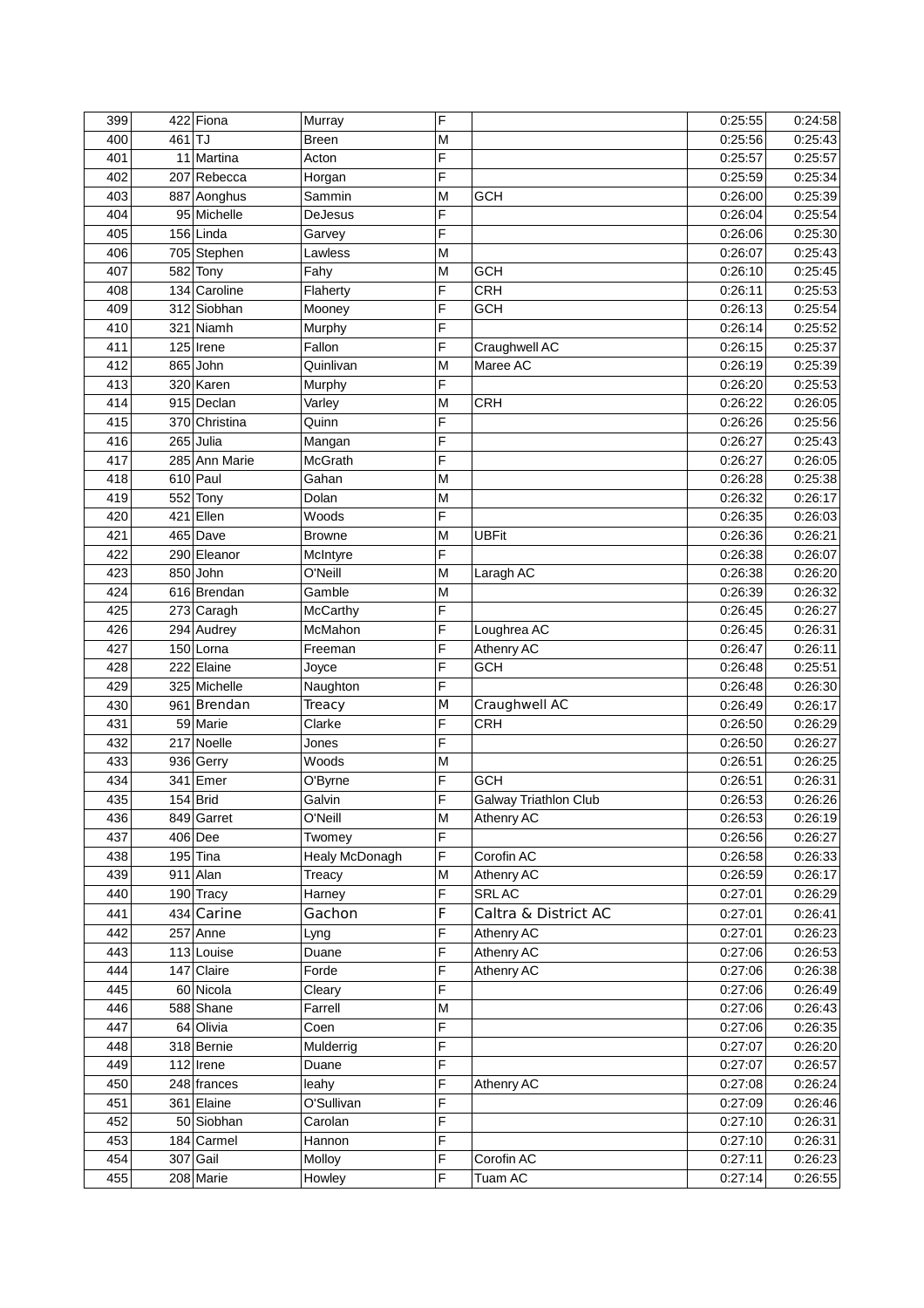| 456 |         | 72 Nuala           | Connaughton      | F |                                | 0:27:14 | 0:26:58 |
|-----|---------|--------------------|------------------|---|--------------------------------|---------|---------|
| 457 |         | 258 Fiona          | Lyons            | F |                                | 0:27:17 | 0:26:30 |
| 458 |         | 553 James          | Donnellan        | M | <b>HPE Running Club</b>        | 0:27:20 | 0:26:43 |
| 459 |         | 210 Marina         | Hussey           | F | <b>Tuam AC</b>                 | 0:27:20 | 0:26:56 |
| 460 |         | 65 Niamh           | Coffey           | F |                                | 0:27:20 | 0:26:42 |
| 461 |         | 359 Aisling        | O'Sullivan       | F |                                | 0:27:23 | 0:26:47 |
| 462 |         | 22 Evelyn          | Birmingham       | F |                                | 0:27:25 | 0:26:50 |
| 463 |         | 127 Aisling        | Farrell          | F |                                | 0:27:25 | 0:27:02 |
| 464 |         | 68 Emma            | Colleran         | F | GCH                            | 0:27:26 | 0:27:10 |
| 465 |         | 166 Emily          | Gillon           | F | Tuam AC                        | 0:27:28 | 0:27:00 |
| 466 |         | 56 Brenda          | Cawley           | F |                                | 0:27:28 | 0:26:55 |
| 467 |         | 631 Kenneth        | Greaney          | M |                                | 0:27:31 | 0:27:04 |
| 468 |         | 769 Shane          | McLoughlin       | M | Corofin AC                     | 0:27:32 | 0:27:26 |
| 469 | 336 Liz |                    | Noone            | F |                                | 0:27:32 | 0:27:03 |
| 470 |         | $198$ Marie        | Hennelly         | F |                                | 0:27:34 | 0:27:21 |
| 471 |         | 697 Brian          |                  | M |                                | 0:27:35 | 0:26:55 |
| 472 |         | 74 Marie           | King<br>Conneely | F | Castlegar AC                   | 0:27:36 | 0:27:22 |
|     |         |                    |                  | Ē |                                |         |         |
| 473 |         | 356 Connie         | O'Reilly         |   |                                | 0:27:36 | 0:27:17 |
| 474 |         | 571 Frank          | Dunleavy         | M |                                | 0:27:37 | 0:27:04 |
| 475 |         | 761 Brian          | McGee            | M |                                | 0:27:38 | 0:27:25 |
| 476 |         | 404 Aoife          | Tuohy            | F | Athenry AC                     | 0:27:39 | 0:27:06 |
| 477 |         | 128 Catherine Anne | field            | F |                                | 0:27:43 | 0:27:18 |
| 478 |         | 399 Patricia       | Staunton         | F |                                | 0:27:47 | 0:27:08 |
| 479 |         | 670 Brendan        | Keane            | M |                                | 0:27:48 | 0:26:55 |
| 480 |         | 740 Bernard        | Mc Loughlin      | M |                                | 0:27:51 | 0:27:01 |
| 481 |         | 90 Gearoidin       | De BhailAs       | F |                                | 0:27:51 | 0:27:01 |
| 482 |         | 394 Niamh          | Slattery         | F | <b>Predator Triathlon Club</b> | 0:27:54 | 0:27:11 |
| 483 |         | $601$ Joe          | Folan            | M | Castlegar AC                   | 0:27:55 | 0:27:16 |
| 484 |         | 200 Anne           | Higgins          | F |                                | 0:27:55 | 0:27:48 |
| 485 |         | 606 Enda           | Fox              | M | Predator Triathlon Club        | 0:27:57 | 0:27:03 |
| 486 |         | 835 James          | O'Dea            | M |                                | 0:27:59 | 0:27:16 |
| 487 |         | 703 Gerry          | Larkin           | M |                                | 0:28:03 | 0:27:40 |
| 488 |         | 403 Elaine         | Treacy           | F | Athenry AC                     | 0:28:07 | 0:27:26 |
| 489 |         | 84 Majella         | Cummins          | F | Athenry AC                     | 0:28:07 | 0:27:23 |
| 490 |         | $430$ Mary         | McLoughlin       | F | Caltra & District AC           | 0:28:08 | 0:27:47 |
| 491 |         | 105 Yvonne         | Dolan            | F |                                | 0:28:09 | 0:27:26 |
| 492 |         | 364 Izabela        | Polchowska       | F | GCH                            | 0:28:11 | 0:27:51 |
| 493 |         | 236 Fidelma        | Killilea         | F | Corofin AC                     | 0:28:13 | 0:27:49 |
| 494 |         | 543 Kevin          | Devane           | M | Athenry AC                     | 0:28:14 | 0:27:30 |
| 495 |         | 232 Bernie         | Kenny            | F |                                | 0:28:14 | 0:27:38 |
| 496 |         | 912 Fergus         | Treacy           | M | Craughwell AC                  | 0:28:15 | 0:27:29 |
| 497 |         | $274$ Una          | McCarthy         | F | <b>GCH</b>                     | 0:28:17 | 0:27:39 |
| 498 |         | 346 Niamh          | O'Connor         | F |                                | 0:28:19 | 0:27:57 |
| 499 |         | $283$ Helen        | McGlynn          | F | Castlegar AC                   | 0:28:20 | 0:27:55 |
| 500 |         | 685 John           | Kelly            | M |                                | 0:28:21 | 0:28:05 |
| 501 |         | $371$ Lelia        | Quinn            | F |                                | 0:28:25 | 0:27:48 |
| 502 |         | 277 Helen          | McDermott        | F | <b>Predator Triathlon Club</b> | 0:28:25 | 0:27:45 |
| 503 |         | 298 Martina        | McShane          | F | Corofin AC                     | 0:28:27 | 0:27:37 |
| 504 |         | 235 Jayne          | Killian          | F | <b>GCH</b>                     | 0:28:31 | 0:28:07 |
| 505 |         | $778$ Tom          | Mitchell         | M |                                | 0:28:31 | 0:28:19 |
| 506 |         | 622 Derek          | Gill             | M |                                | 0:28:33 | 0:27:53 |
| 507 |         | 187 Aishling       | Hanrahan         | F | Loughrea AC                    | 0:28:36 | 0:28:06 |
|     |         | 26 Kate            |                  | F |                                |         | 0:27:56 |
| 508 |         |                    | Brackpool        | F |                                | 0:28:39 |         |
| 509 |         | 160 Leona          | Gibbons          | F |                                | 0:28:41 | 0:27:53 |
| 510 |         | 242 Assumpta       | King             |   | Athenry AC                     | 0:28:41 | 0:27:59 |
| 511 |         | 97 Claire          | Dempsey          | F |                                | 0:28:42 | 0:27:50 |
| 512 | 495 Jim |                    | Cloonan          | M | Athenry AC                     | 0:28:43 | 0:27:57 |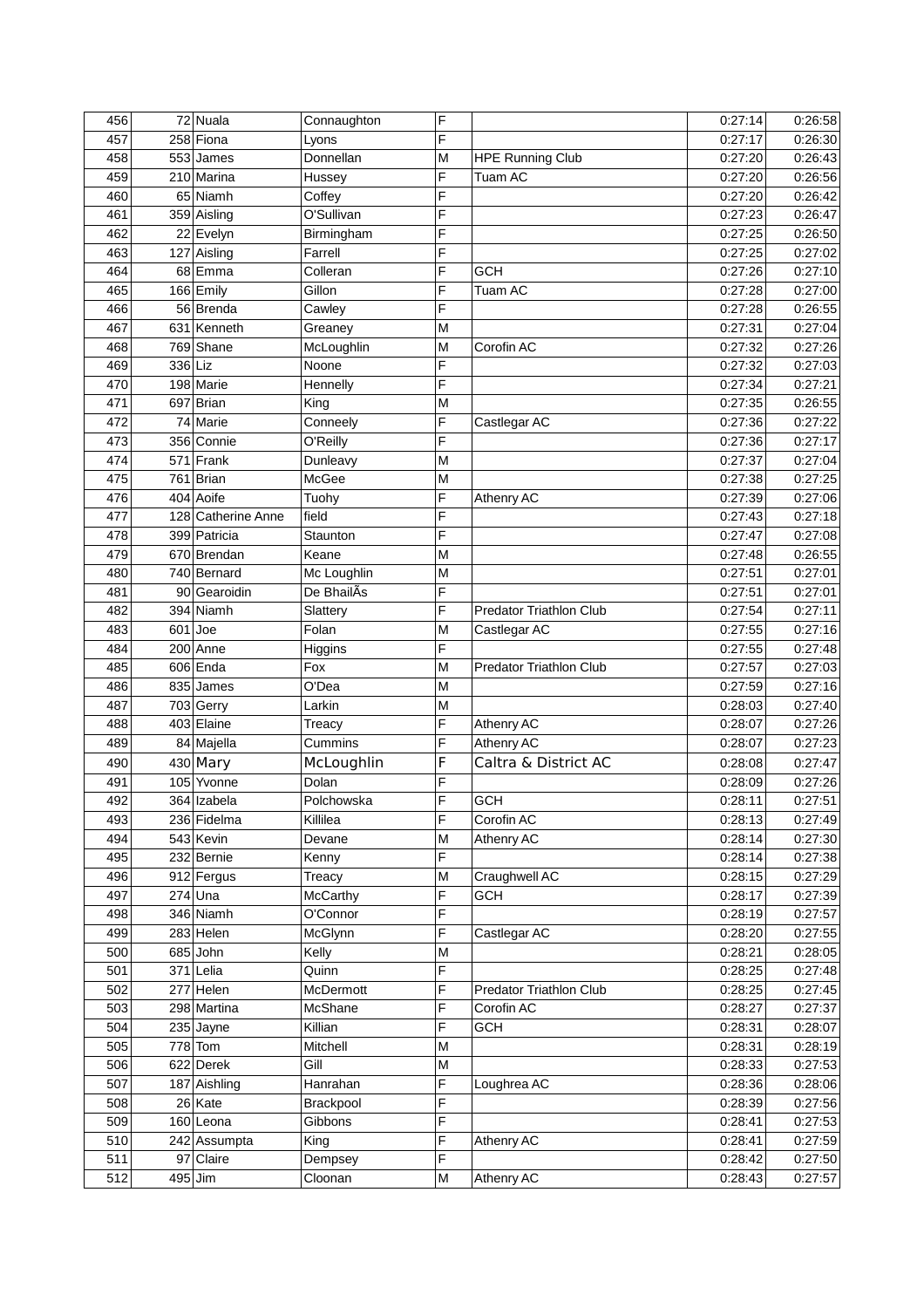| 513 |           | 770 James        | McMahon                     | M              | South Galway AC         | 0:28:45 | 0:28:05 |
|-----|-----------|------------------|-----------------------------|----------------|-------------------------|---------|---------|
| 514 |           | 672 Martin       | Keane                       | M              | Athenry AC              | 0:28:46 | 0:28:38 |
| 515 |           | 12 Deirdre       | Allen                       | F              | Corofin AC              | 0:28:48 | 0:28:00 |
| 516 |           | 419 Marguerite   | Wilkinson                   | F              | Athenry AC              | 0:28:49 | 0:28:08 |
| 517 |           | $119$ Clare      | Ellicott                    | F              |                         | 0:28:50 | 0:28:30 |
| 518 |           | 812 Frank        | Noone                       | M              | Athenry AC              | 0:28:53 | 0:28:23 |
| 519 |           | 96 Corina        | Delaney                     | F              |                         | 0:28:53 | 0:28:42 |
| 520 |           | 756 Michael      | McDonagh                    | M              |                         | 0:28:54 | 0:28:14 |
| 521 |           | 600 Brian        | Flherty                     | M              |                         | 0:28:57 | 0:28:04 |
| 522 |           | 62 Aisling       | Coen                        | F              |                         | 0:28:59 | 0:28:21 |
| 523 |           | 753 Brian        | McDonagh                    | M              |                         | 0:29:05 | 0:28:40 |
| 524 |           | 40 Lorna         | Cahill                      | F              |                         | 0:29:11 | 0:28:42 |
| 525 |           | 309 Sarah        | Molloy                      | F              |                         | 0:29:15 | 0:28:38 |
| 526 |           | 91 Niamh         | De Paor                     | F              |                         | 0:29:15 | 0:28:50 |
| 527 | $215$ Liz |                  | Jennings                    | F              |                         | 0:29:17 | 0:28:51 |
| 528 |           | 103 Amanda       | Dodrill                     | F              | South Galway AC         | 0:29:19 | 0:28:49 |
| 529 |           | 196 Mary Kate    | Heaslip                     | F              | Athenry AC              | 0:29:21 | 0:28:36 |
| 530 |           | 120 Grainne      | Engels                      | F              |                         | 0:29:21 | 0:28:36 |
| 531 |           | 445 Sinead       | Mannion                     | F              |                         | 0:29:22 | 0:28:34 |
| 532 |           | 220 Sarah        | Jordan                      | F              |                         | 0:29:24 | 0:28:40 |
| 533 |           | 313 Anne Marie   | Moore                       | F              |                         | 0:29:30 | 0:28:44 |
| 534 |           | 352 Eileen       | O'Hara                      | F              |                         | 0:29:30 | 0:29:12 |
| 535 |           | 382 Majella      | Ryan                        | F              |                         | 0:29:30 | 0:29:07 |
| 536 |           | 340 Siobhan      | O'Brien                     | F              |                         | 0:29:31 | 0:29:02 |
| 537 |           | 360 Brid         | O'Sullivan                  | F              | Craughwell AC           | 0:29:34 | 0:28:48 |
| 538 | 342 Ria   |                  |                             | F              | Loughrea AC             |         | 0:28:51 |
| 539 |           | 317 Sylvie       | O'Callaghan                 | F              |                         | 0:29:34 | 0:29:20 |
| 540 |           | $204$ Una        | Mossay-O'Donovan<br>Holland | F              | Craughwell AC           | 0:29:36 | 0:29:21 |
| 541 |           | 149 Sinéad       | Francis                     | F              |                         | 0:29:38 | 0:29:11 |
|     |           |                  |                             | F              |                         | 0:29:39 |         |
| 542 |           | 249 Elaine       | Leavy                       |                |                         | 0:29:40 | 0:28:51 |
| 543 |           | 718 Noel         | Lowry                       | M<br>F         |                         | 0:29:41 | 0:29:05 |
| 544 |           | 193 Emma         | Hawkes                      |                | Loughrea AC             | 0:29:44 | 0:29:15 |
| 545 |           | 710 Gordon       | Lenihan                     | M              | <b>CRH</b>              | 0:29:45 | 0:29:06 |
| 546 |           | 934 Michael      | Whyte                       | M              |                         | 0:29:47 | 0:29:05 |
| 547 |           | 55 Maria Vazquez | Castelo                     | F              |                         | 0:29:47 | 0:29:24 |
| 548 | 524       | James            | Crowe                       | M              |                         | 0:29:47 | 0:29:05 |
| 549 |           | 15 Sinead        | <b>Bartley</b>              | F              |                         | 0:29:48 | 0:29:24 |
| 550 |           | 326 Sharyn       | Nee                         | F              |                         | 0:29:48 | 0:28:55 |
| 551 |           | $264$ Jane       | Mangan                      | F              | Athenry AC              | 0:29:50 | 0:29:06 |
| 552 |           | 282 Marie        | McGee                       | F              |                         | 0:29:52 | 0:29:38 |
| 553 |           | $431$ Brid       | Kilgannon                   | F              | Caltra & District AC    | 0:29:55 | 0:29:33 |
| 554 |           | 13 Gabriela      | Aumayr                      | F              | <b>HPE Running Club</b> | 0:29:55 | 0:29:29 |
| 555 |           | 287 Valerie      | McGrath                     | F              | South Galway AC         | 0:29:59 | 0:29:29 |
| 556 |           | 172 Helena       | Gorman                      | F              | Craughwell AC           | 0:30:09 | 0:29:53 |
| 557 |           | $27$ Liz         | <b>Broderick</b>            | F              | Athenry AC              | 0:30:11 | 0:29:20 |
| 558 |           | 640 Declan       | Hanniffy                    | M              |                         | 0:30:13 | 0:29:43 |
| 559 |           | 98 Fiona         | Dempsey                     | $\overline{F}$ | <b>CRH</b>              | 0:30:13 | 0:29:29 |
| 560 |           | 506 Noel         | Connolly                    | M              | St James AC             | 0:30:14 | 0:29:52 |
| 561 |           | 386 Eimear       | Seery                       | F              |                         | 0:30:15 | 0:29:34 |
| 562 |           | 216 Riona        | Johnson                     | F              |                         | 0:30:16 | 0:29:43 |
| 563 |           | 170 Helena       | Gordon                      | F              |                         | 0:30:17 | 0:29:24 |
| 564 |           | 380 Debbie       | Ryan                        | F              | Corofin AC              | 0:30:19 | 0:29:30 |
| 565 |           | 192 Olivia       | Havil                       | F              |                         | 0:30:21 | 0:29:26 |
| 566 |           | 842 Cormac       | O'Keeffe                    | M              |                         | 0:30:21 | 0:29:36 |
| 567 |           | 388 Claire       | Shanahan                    | F              |                         | 0:30:21 | 0:29:54 |
| 568 |           | 363 Catriona     | Patterson                   | F              |                         | 0:30:24 | 0:29:36 |
| 569 |           | 237 Niamh        | Killilea                    | F              |                         | 0:30:25 | 0:30:00 |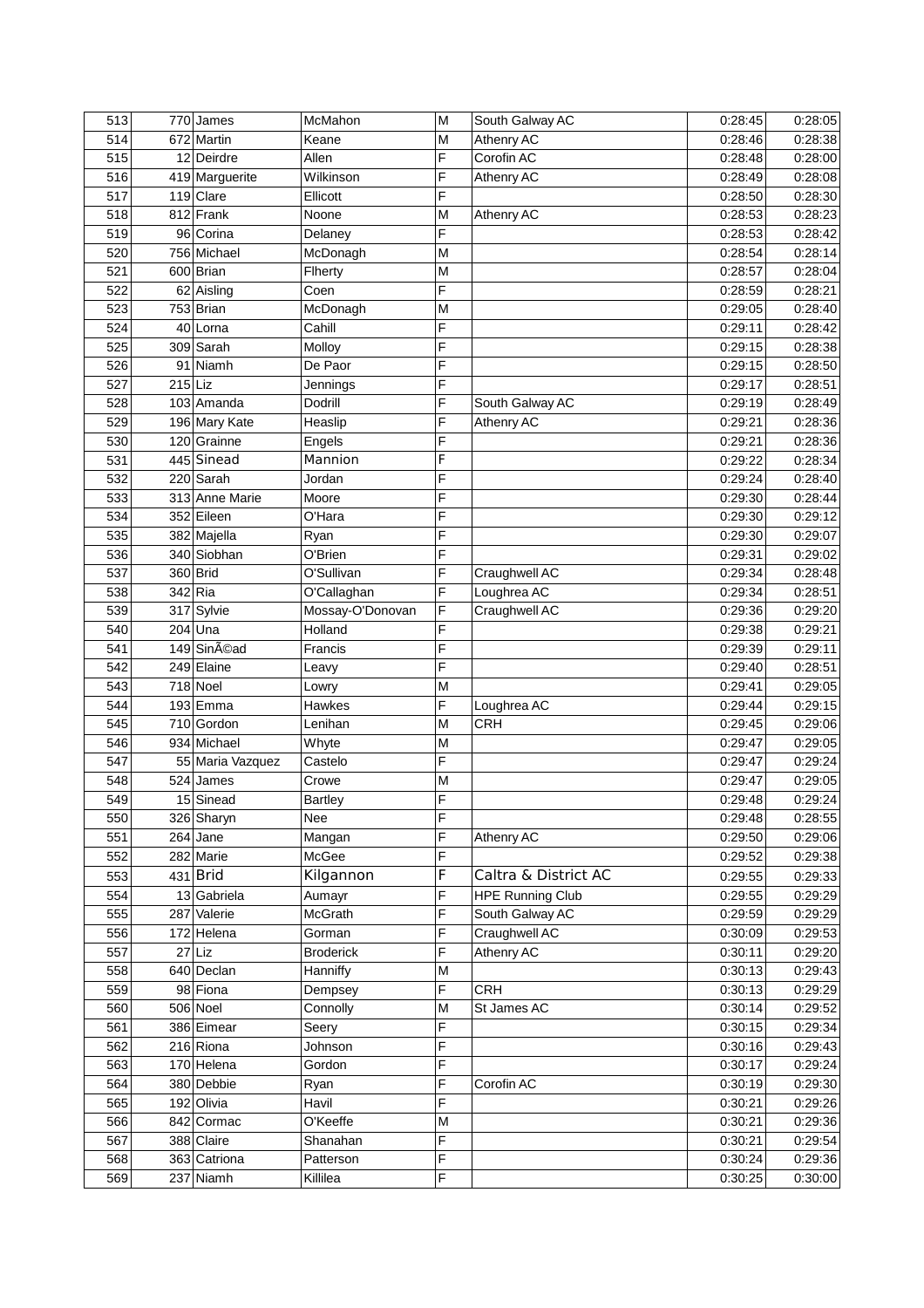| 570 | 908 Conor                  | <b>Tannian</b>         | M              |                                | 0:30:26            | 0:29:57 |
|-----|----------------------------|------------------------|----------------|--------------------------------|--------------------|---------|
| 571 | 643 Michael                | Hannon                 | M              |                                | 0:30:30            | 0:29:51 |
| 572 | 407 Aishling               | Tyrrell                | F              |                                | 0:30:33            | 0:30:22 |
| 573 | 259 Nora                   | Maher                  | F              | Loughrea AC                    | 0:30:33            | 0:29:46 |
| 574 | 801 Niall                  | Murphy                 | M              |                                | 0:30:33            | 0:30:21 |
| 575 | 373 Linda                  | Reilly                 | F              |                                | 0:30:37            | 0:30:11 |
| 576 | 299 Mairead                | Meade                  | $\overline{F}$ | Athenry AC                     | 0:30:38            | 0:30:15 |
| 577 | 877 Bradley                | Rowles                 | M              |                                | 0:30:38            | 0:30:14 |
| 578 | 348 Ann                    | O'Donnell              | F              |                                | 0:30:40            | 0:29:54 |
| 579 | 243 Moyra                  | King                   | F              |                                | 0:30:42            | 0:30:20 |
| 580 | 146 Catherina              | Forde                  | F              |                                | 0:30:44            | 0:30:23 |
| 581 | 379 Sandra                 | Rushe                  | F              | <b>Barnaderg Road Runners</b>  | 0:30:45            | 0:30:14 |
| 582 | $435$ Julie                | Gallagher              | F              |                                | 0:30:48            | 0:30:04 |
| 583 | 70 Helen                   | Connaughton            | F              |                                | 0:30:49            | 0:30:09 |
| 584 | 709 Michael                | Lenehan                | M              |                                | 0:30:52            | 0:30:41 |
| 585 | 177 Eadaoin                | Guilfoyle              | F              |                                | 0:30:54            | 0:30:38 |
| 586 | 547 Alan                   | Doheny                 | M              |                                | 0:30:55            | 0:30:10 |
| 587 | 254 Caroline               | Leonard                | F              |                                | 0:30:55            | 0:30:03 |
| 588 | 47 Orla                    | Cannon                 | F              |                                | 0:30:55            | 0:30:45 |
| 589 | 402 Roseanne               | Timlin                 | F              |                                | 0:30:55            | 0:30:03 |
| 590 | 416 Shauna                 | Ward                   | F              |                                | 0:30:56            | 0:30:26 |
| 591 | 230 Niamh                  | Kelly                  | F              | <b>HPE Running Club</b>        | 0:30:59            | 0:30:31 |
| 592 | 322 Tracey                 | Murphy                 | F              |                                | 0:31:01            | 0:30:23 |
| 593 | 169 Luisa                  | Golz                   | F              |                                | 0:31:01            | 0:30:46 |
| 594 | 129 Siobhan                | Finn                   | F              | GCH                            | 0:31:01            | 0:30:46 |
| 595 | 21 Monika                  | Biezunska              | F              | Thermo King Running Club       | 0:31:08            | 0:30:37 |
| 596 | 99 Yvonne                  | Dempsey                | F              |                                | 0:31:10            | 0:30:31 |
| 597 | 810 Enda                   | Nolan                  | M              |                                | 0:31:13            | 0:30:39 |
| 598 | 130 Deirdre                | Finnegan               | F              |                                | 0:31:14            | 0:30:50 |
| 599 | 124 Mary                   | Fahy                   | F              | Athenry AC                     | 0:31:18            | 0:31:10 |
| 600 | 201 Siobhan                | Hill                   | F              |                                | 0:31:23            | 0:31:05 |
| 601 | 420 Cheryl                 | Winston                | F              |                                | 0:31:23            | 0:30:32 |
| 602 | $\overline{843}$ Martin    | O'Keeffe               | M              | Athenry AC                     |                    | 0:30:38 |
| 603 | 69 Cathy                   |                        | F              | Corofin AC                     | 0:31:24            | 0:30:38 |
| 604 |                            | Connaughton<br>McGrath | F              |                                | 0:31:26<br>0:31:28 | 0:30:48 |
| 605 | 284 Aishling<br>263 Ramona |                        | F              | Craughwell AC                  | 0:31:29            | 0:31:03 |
| 606 | 456 Vinny                  | Mallen                 | M              |                                |                    | 0:31:15 |
|     | 328 SÃIe                   | <b>Beirne</b>          |                |                                | 0:31:29            |         |
| 607 |                            | NÃ Chonghaile          | F<br>F         |                                | 0:31:30            | 0:30:37 |
| 608 | 395 Tara                   | Slattery               |                | <b>Predator Triathlon Club</b> | 0:31:31            | 0:31:04 |
| 609 | 368 Molly                  | Qualter                | F<br>F         |                                | 0:31:31            | 0:31:06 |
| 610 | 117 Fiona                  | Dwyer                  | F              |                                | 0:31:32            | 0:30:51 |
| 611 | 396 Valerie                | Slattery               |                | Craughwell AC                  | 0:31:32            | 0:30:51 |
| 612 | 19 Eithne                  | Bermingham             | F<br>F         | South Galway AC                | 0:31:33            | 0:30:48 |
| 613 | 443 Marie                  | Callanan               |                |                                | 0:31:34            | 0:30:45 |
| 614 | 369 Bernie                 | Quinn                  | F              | Loughrea AC                    | 0:31:34            | 0:31:05 |
| 615 | 175 Eimear                 | Guckian                | F              |                                | 0:31:51            | 0:31:31 |
| 616 | 460 Kevin                  | <b>Brady</b>           | ${\sf M}$      |                                | 0:31:52            | 0:31:31 |
| 617 | 148 Grainne                | Forde                  | F              |                                | 0:31:54            | 0:31:26 |
| 618 | 48 Ciara                   | Carey                  | F              | <b>GCH</b>                     | 0:31:55            | 0:31:05 |
| 619 | 228 Ailish                 | Kelly                  | F              | <b>GCH</b>                     | 0:32:02            | 0:31:23 |
| 620 | 358 Mary                   | O'Reilly               | F              |                                | 0:32:12            | 0:31:36 |
| 621 | 43 Aisling                 | Callanan               | F              |                                | 0:32:14            | 0:31:26 |
| 622 | 245 Nicola                 | Kyne                   | F              |                                | 0:32:16            | 0:32:01 |
| 623 | 211 Elaine                 | Hynes                  | F              | Tuam AC                        | 0:32:26            | 0:32:02 |
| 624 | 14 Danni                   | <b>Barrett</b>         | F              |                                | 0:32:31            | 0:32:02 |
| 625 | 648 Padraig                | Headd                  | M              | Loughrea AC                    | 0:32:33            | 0:31:47 |
| 626 | 827 Tony                   | O'Callaghan            | M              |                                | 0:32:35            | 0:31:50 |